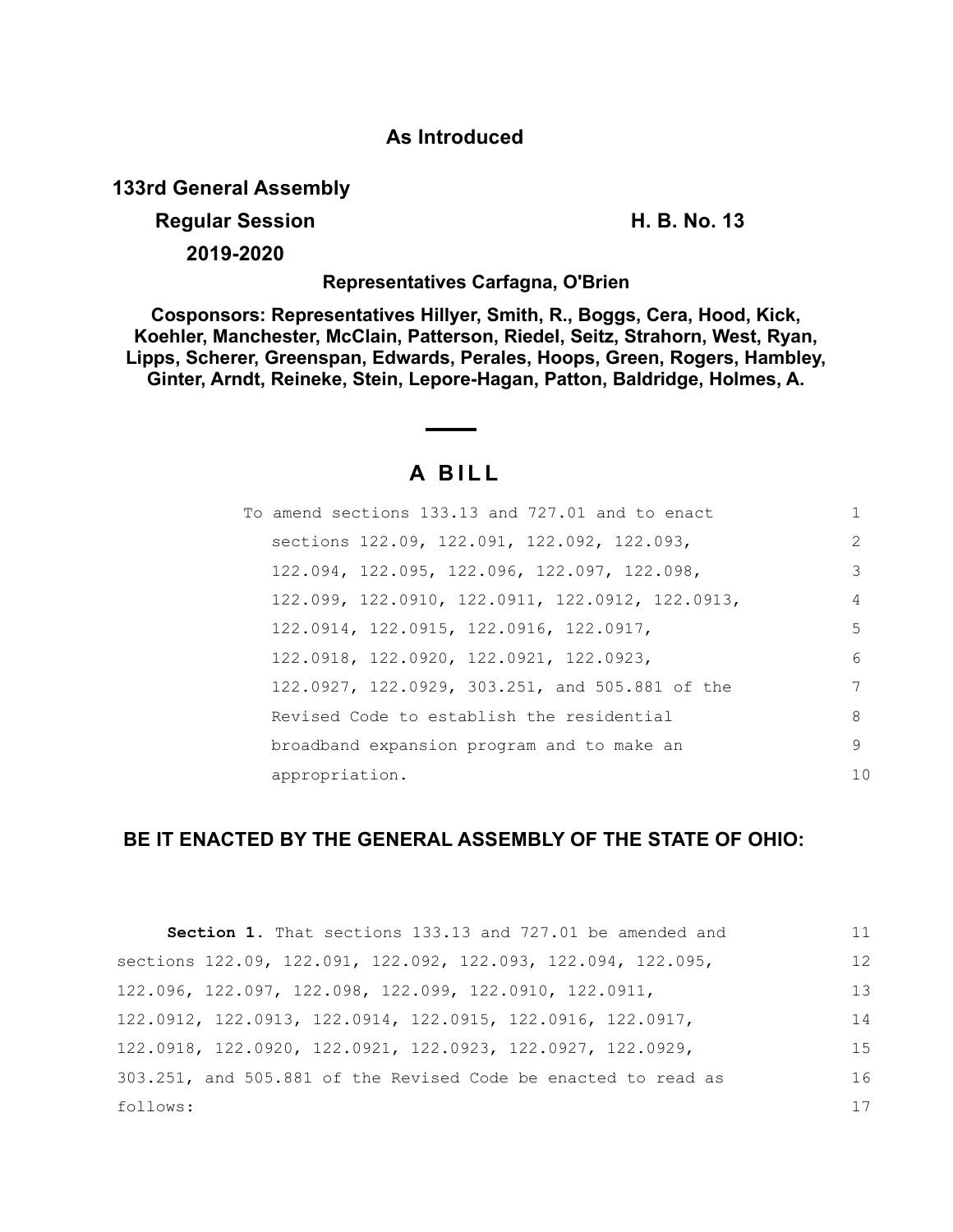| Sec. 122.09. As used in sections 122.09 to 122.0929 of the       | 18 |
|------------------------------------------------------------------|----|
| Revised Code:                                                    | 19 |
| (A) "Broadband funding gap" means the difference between         | 20 |
| the total amount of money a broadband provider calculates is     | 21 |
| necessary to construct the last mile of a specific broadband     | 22 |
| network and the total amount of money that the provider has      | 23 |
| determined is the maximum amount of money that is cost effective | 24 |
| for the provider to invest in last mile construction for that    | 25 |
| network.                                                         | 26 |
| (B) (1) "Broadband provider" means one of the following:         | 27 |
| (a) A video service provider as defined in section 1332.21       | 28 |
| of the Revised Code;                                             | 29 |
| (b) A provider that is capable of providing broadband            | 30 |
| service and is one of the following:                             | 31 |
| (i) A telecommunications service provider;                       | 32 |
| (ii) A satellite broadcasting service provider;                  | 33 |
| (iii) A wireless service provider as defined in section          | 34 |
| 4927.01 of the Revised Code.                                     | 35 |
| (2) "Broadband provider" does not include a governmental         | 36 |
| or quasi-qovernmental entity.                                    | 37 |
| (C) "Broadband service" means high-speed internet access         | 38 |
| service capable of providing a minimum download speed of ten     | 39 |
| megabits per second and a minimum upload speed of one megabit    | 40 |
| per second.                                                      | 41 |
| (D) "Eligible area" means a residential area within the          | 42 |
| boundaries of a municipal corporation or township that is        | 43 |
| without access to broadband service. An eligible area excludes   | 44 |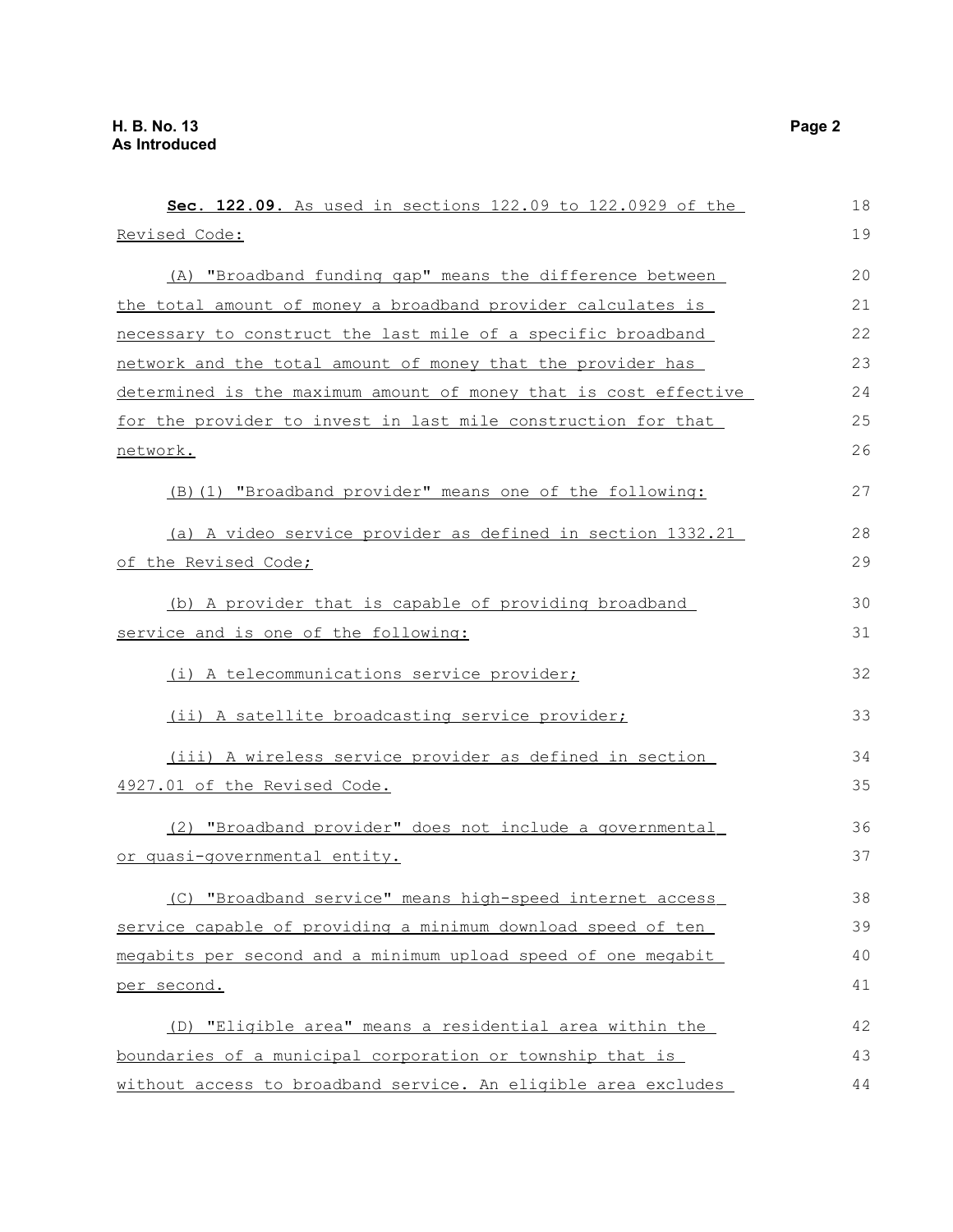| any area that has received, or is designated to receive, funds   | 45 |
|------------------------------------------------------------------|----|
| through any other state or federally funded grant programs       | 46 |
| designed specifically to encourage broadband deployment.         | 47 |
| (E) "Last mile" means the last portion of a physical             | 48 |
| broadband network that connects an eligible area to the broader  | 49 |
| network used to provide broadband service. "Last mile" includes  | 50 |
| other network infrastructure needed within the eligible area to  | 51 |
| provide broadband service to end users in the eligible area.     | 52 |
| (F) "Project sponsor" means a municipal corporation or           | 53 |
| township that is applying for, or participating in, the          | 54 |
| residential broadband expansion program established under        | 55 |
| sections 122.091 to 122.0929 of the Revised Code in order to     | 56 |
| provide broadband service to an eligible area.                   | 57 |
| (G) "Satellite broadcasting service" has the same meaning        | 58 |
| as in section 5739.01 of the Revised Code.                       | 59 |
| (H) "Telecommunications service" has the same meaning as         | 60 |
| in section 1332.21 of the Revised Code.                          | 61 |
| Sec. 122.091. The director of development services shall         | 62 |
| establish a residential broadband expansion program to provide   | 63 |
| funds to assist with residential broadband service expansion     | 64 |
| projects in eligible areas. Subject to the availability of funds | 65 |
| authorized for this purpose, the development services agency     | 66 |
| shall provide grants to project sponsors that apply under the    | 67 |
| program to meet broadband funding gaps.                          | 68 |
| Sec. 122.092. A project sponsor may apply for funds under        | 69 |
| the residential broadband expansion program established under    | 70 |
| sections 122.091 to 122.095 of the Revised Code for the purpose  | 71 |
| of providing broadband service to eligible areas within the      | 72 |
| municipal corporation or township.                               | 73 |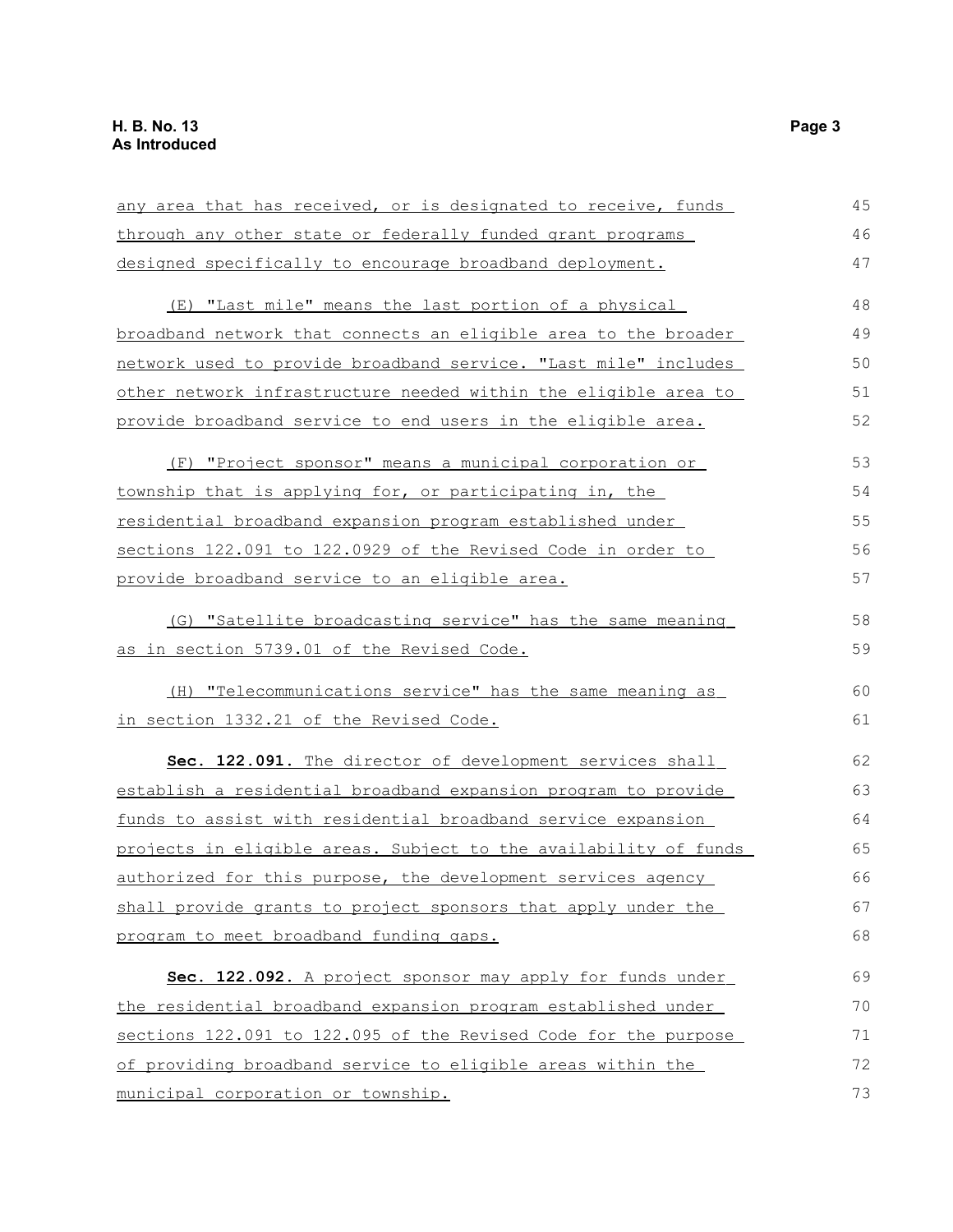| Sec. 122.093. (A) Each fiscal year, the development              | 74  |
|------------------------------------------------------------------|-----|
| services agency shall fund applications for residential          | 75  |
| broadband expansion projects until program funds for that fiscal | 76  |
| year are no longer available. Except as provided in rules        | 77  |
| adopted by the director, funding for applications shall be       | 78  |
| provided on a first-come, first-served basis in an amount that   | 79  |
| is equal to one-third of the total amount of the broadband       | 80  |
| funding gap for each project. The cumulative total of the grants | 81  |
| for a biennium shall not exceed two million dollars.             | 82  |
| (B) Any application pending at the end of the fiscal year        | 83  |
| shall be deemed denied, but may be refiled in a subsequent       | 84  |
| fiscal year provided that all information in the application is  | 85  |
| still current or has been updated.                               | 86  |
| Sec. 122.094. (A) Each fiscal year, the director of              | 87  |
| development services shall accept applications from project      | 88  |
| sponsors that are requesting funding under the residential       | 89  |
| broadband expansion program established under sections 122.091   | 90  |
| to 122.095 of the Revised Code. To apply for a grant, a project  | 91  |
| sponsor shall submit an application to the director on a form    | 92  |
| prescribed by the director. The director shall review            | 93  |
| applications in the order that they are received and shall       | 94  |
| approve each complete application within sixty days after        | 95  |
| <u>receiving it.</u>                                             | 96  |
| (B) If an application is incomplete, the director shall          | 97  |
| notify the application's project sponsor. The notification shall | 98  |
| list what information is incomplete and shall describe the       | 99  |
| procedure for refiling a completed application. If an            | 100 |
| application is completed and refiled not later than thirty days  | 101 |
| after the date of the notification, the director shall review    | 102 |
| the application as provided in section 122.093 of the Revised    | 103 |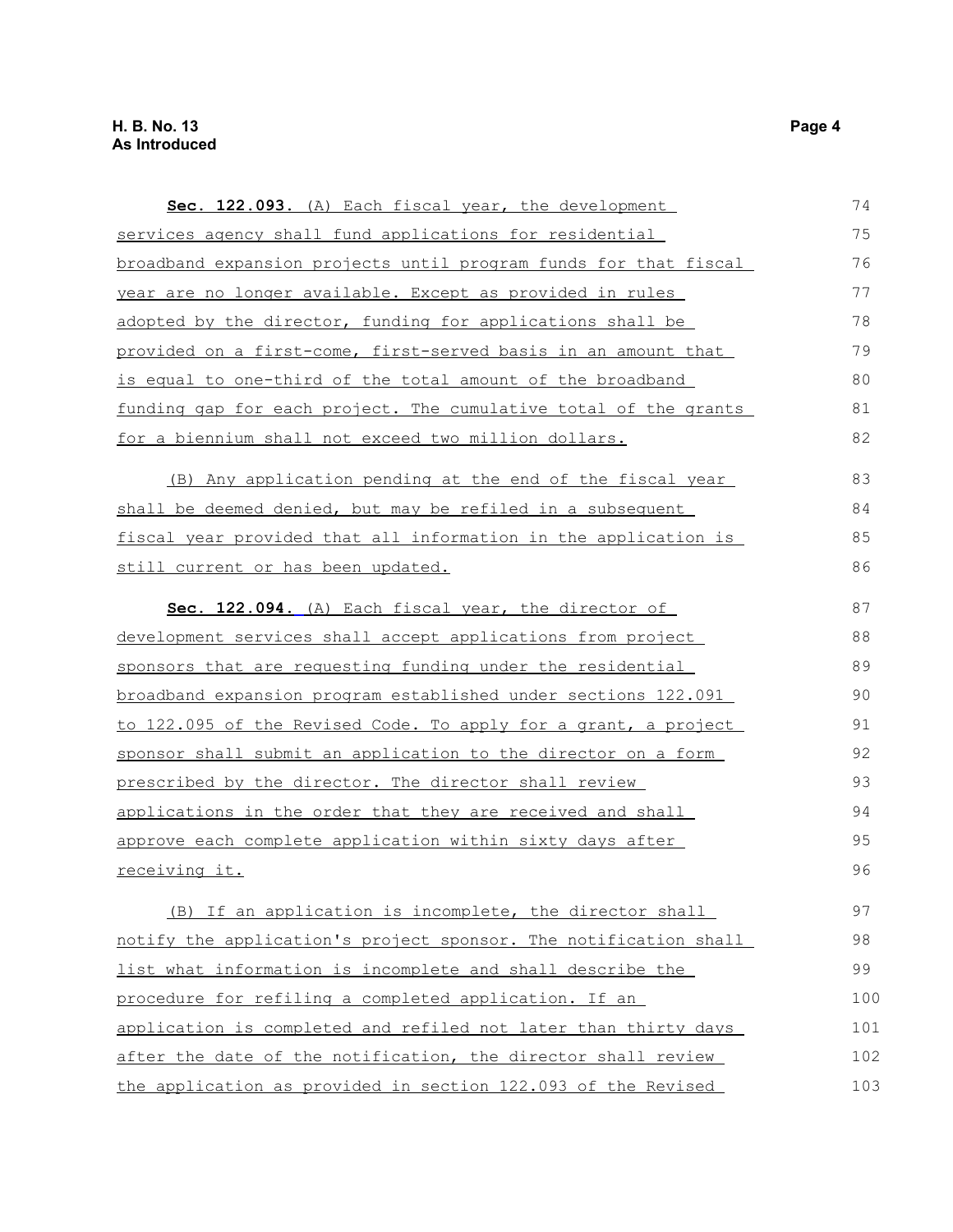| Code. The director shall deny an incomplete application if the   | 104 |
|------------------------------------------------------------------|-----|
| project sponsor fails to complete and refile it within the       | 105 |
| thirty-day period.                                               | 106 |
| Sec. 122.095. A residential broadband expansion program          | 107 |
| application shall include, at a minimum, the following           | 108 |
| information:                                                     | 109 |
| (A) The location and description of the residential              | 110 |
| broadband expansion project;                                     | 111 |
| (B) The project sponsor's determination that the location        | 112 |
| of the project qualifies as an eligible area;                    | 113 |
| (C) The amount of the broadband funding gap and the amount       | 114 |
| of state funds requested;                                        | 115 |
| (D) A copy of the ordinance or resolution enacted or             | 116 |
| adopted under section 122.0914 of the Revised Code by the        | 117 |
| legislative authority of the project sponsor;                    | 118 |
| (E) If county funds are used to meet the requirements of         | 119 |
| division (A)(2) of section 122.096 of the Revised Code, a copy   | 120 |
| of the resolution or memorandum of understanding adopted under   | 121 |
| section 122.0916 of the Revised Code by the board of county      | 122 |
| commissioners of the county in which the project is located;     | 123 |
| (F) A copy of the agreement between the project sponsor          | 124 |
| and a broadband provider, or a written acknowledgment of the     | 125 |
| agreement, that confirms the provider's commitment to construct  | 126 |
| the broadband infrastructure in the eligible area of the project | 127 |
| in exchange for payment of the total amount of the broadband     | 128 |
| funding gap upon completion of the project;                      | 129 |
| (G) Any other information, prescribed by rule, that the          | 130 |
| director determines is necessary.                                | 131 |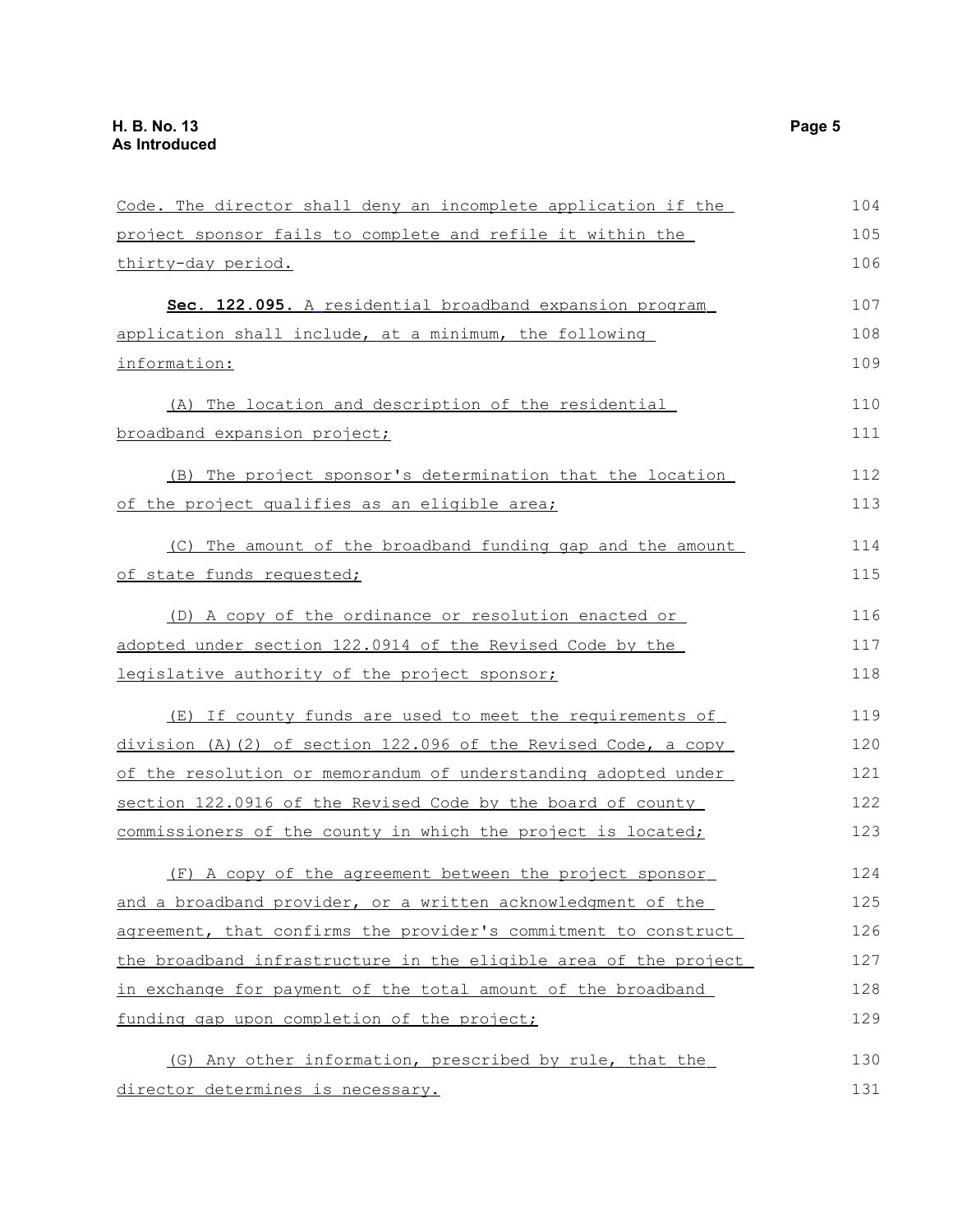### **H. B. No. 13 Page 6 As Introduced**

| Sec. 122.096. (A) A residential broadband expansion              | 132 |
|------------------------------------------------------------------|-----|
| project under sections 122.09 to 122.0929 of the Revised Code    | 133 |
| shall not proceed unless funding in an amount equal to the       | 134 |
| broadband funding gap has been approved.                         | 135 |
| The broadband funding gap shall be funded as follows:            | 136 |
| (1) One-third of the total amount of the broadband funding       | 137 |
| gap shall be funded by a residential broadband expansion grant   | 138 |
| under sections 122.091 to 122.095 of the Revised Code.           | 139 |
| (2) (a) The remaining two-thirds of the total amount of the      | 140 |
| broadband funding gap shall be funded by the project sponsor and | 141 |
| county in proportions proposed by the project sponsor and agreed | 142 |
| to by the legislative authority of the project sponsor and the   | 143 |
| board of county commissioners.                                   | 144 |
| (b) If a project sponsor funds, in its entirety, the             | 145 |
| remaining two-thirds of the total amount of the broadband        | 146 |
| funding gap, the board of county commissioners is not required   | 147 |
| to agree to the project funding or adopt a resolution or         | 148 |
| memorandum of understanding under section 122.0916 of the        | 149 |
| Revised Code.                                                    | 150 |
| (B) The following apply regarding the project sponsor            | 151 |
| share and the county share of the amount of the broadband        | 152 |
| funding gap agreed to under division (A) (2) of this section:    | 153 |
| (1) The total amount may be funded from any combination of       | 154 |
| the following:                                                   | 155 |
| (a) General revenue funds of the municipal corporation,          | 156 |
| township, or county;                                             | 157 |
| (b) Other discretionary funds of the municipal                   | 158 |
| corporation, township, or county;                                | 159 |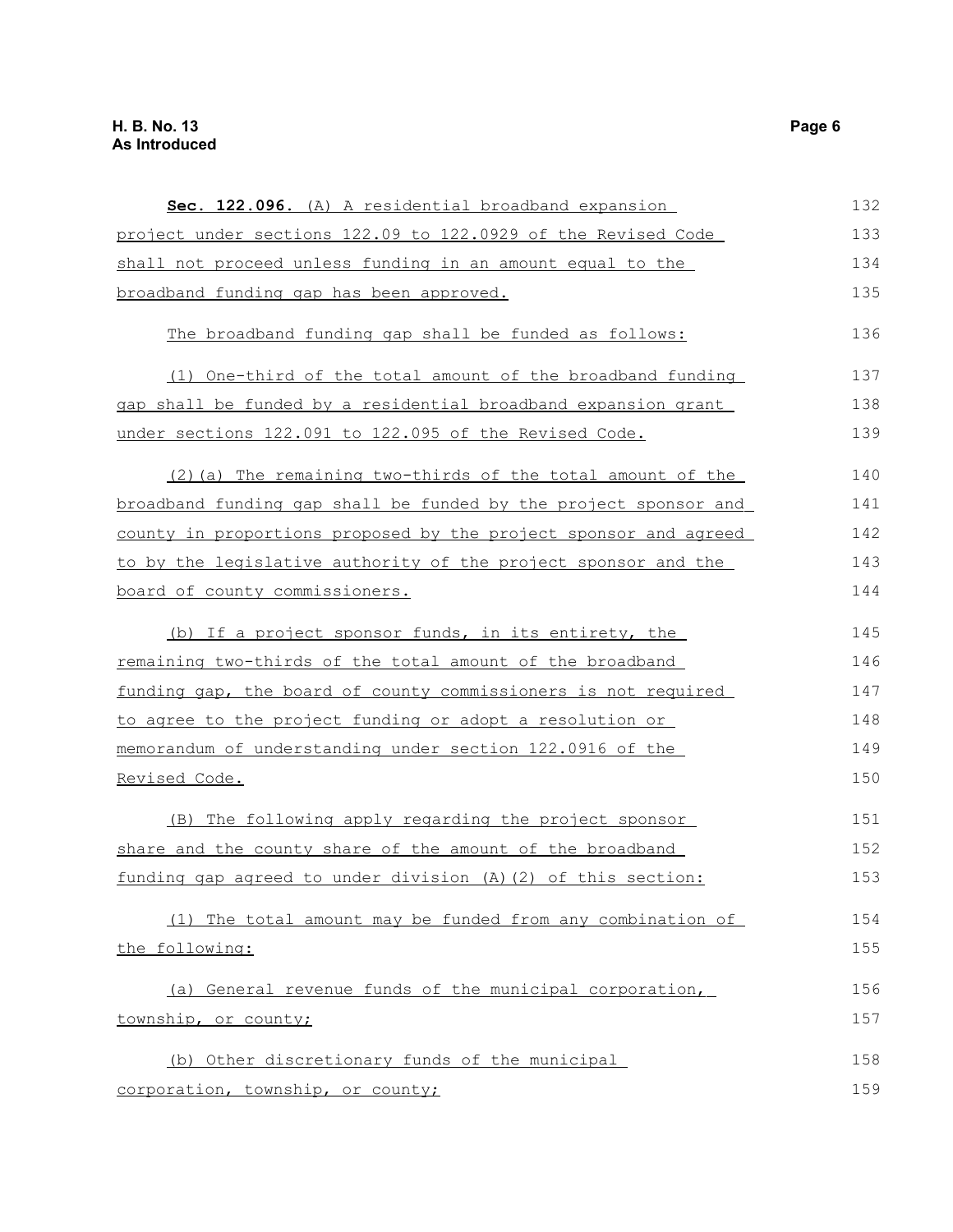| (c) Contributions from individuals, organizations, or            | 160 |
|------------------------------------------------------------------|-----|
| companies;                                                       | 161 |
| (d) Property tax assessments made by the municipal               | 162 |
| corporation under Chapter 727. of the Revised Code, township     | 163 |
| under section 505.881 of the Revised Code, or county under       | 164 |
| section 303.251 of the Revised Code;                             | 165 |
| (e) Other grant funds.                                           | 166 |
| (2) The amount agreed to under division (A) (2) of this          | 167 |
| section shall not be funded by any broadband expansion grant     | 168 |
| from the connect America fund or any other state or federal      | 169 |
| broadband expansion funds.                                       | 170 |
| (C) In the event that the broadband provider selected            | 171 |
| under division (H) of section 122.098 of the Revised Code is a   | 172 |
| video service provider that collects and remits video service    | 173 |
| provider fees to the legislative authority of the project        | 174 |
| sponsor pursuant to section 1332.32 of the Revised Code, the     | 175 |
| project sponsor, by mutual consent with the selected provider    | 176 |
| and with the consent of the legislative authority of the project | 177 |
| sponsor, may enter into an arrangement to designate video        | 178 |
| service provider fees remitted by the selected provider for      | 179 |
| payment of some or all of the project sponsor share of the       | 180 |
| broadband funding gap.                                           | 181 |
| Sec. 122.097. (A) Before submitting a residential                | 182 |
| broadband expansion program application to the development       | 183 |
| services agency pursuant to section 122.095 of the Revised Code, | 184 |
| a project sponsor shall do the following:                        | 185 |
| (1) Identify the eligible area of the residential                | 186 |
| broadband expansion project for which the project sponsor will   | 187 |
| apply for matching funds;                                        | 188 |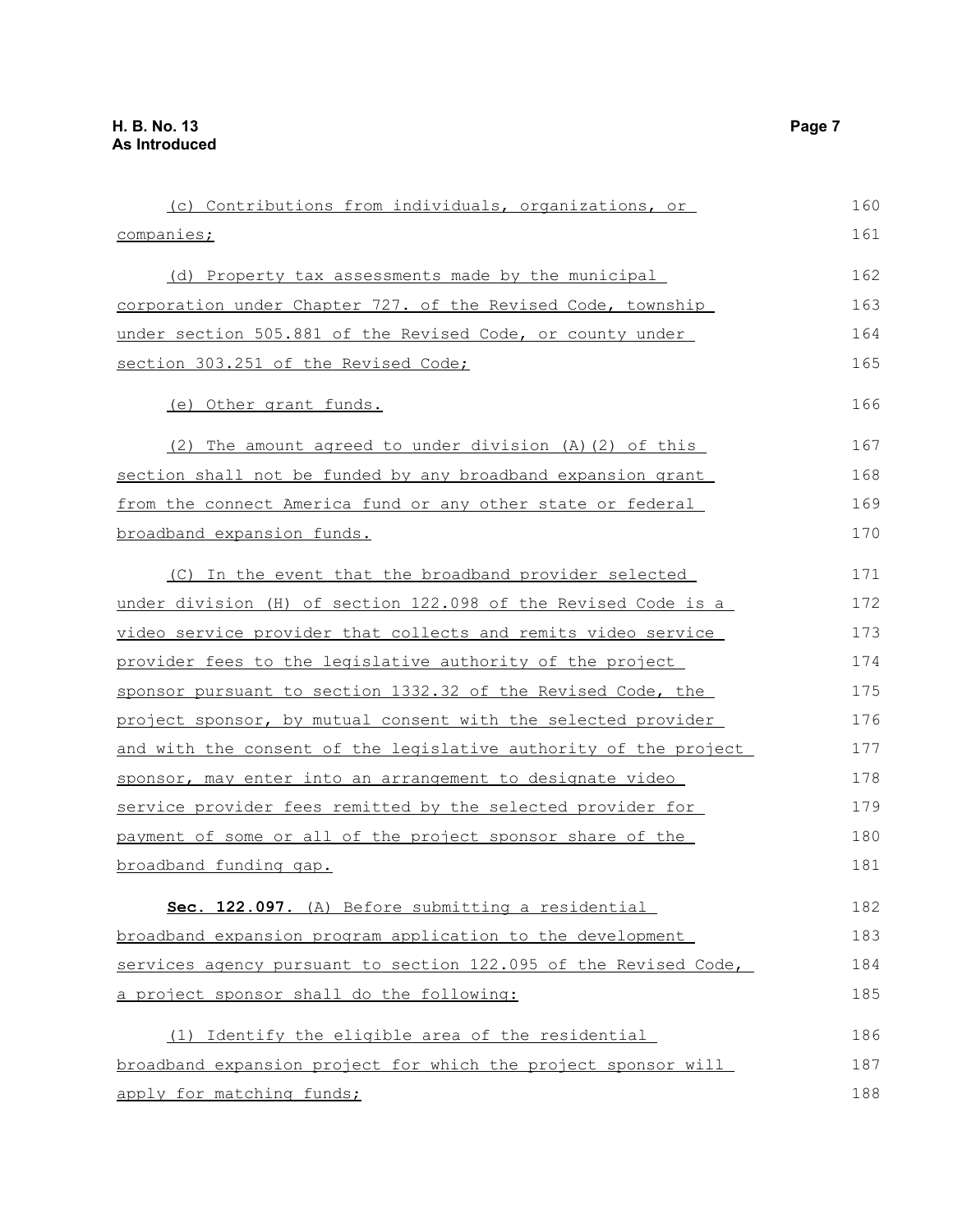| (2) Develop technical requirements for the project,              | 189 |
|------------------------------------------------------------------|-----|
| including the requirement that the project be capable of         | 190 |
| providing broadband service within two years from the date that  | 191 |
| the development services agency approves the project             | 192 |
| application;                                                     | 193 |
| (3) Conduct a competitive sealed proposal process pursuant       | 194 |
| to section 122.098 of the Revised Code to select a broadband     | 195 |
| provider capable of providing broadband service to the eligible  | 196 |
| area and willing to enter into an agreement with the project     | 197 |
| sponsor to construct and install the necessary broadband         | 198 |
| infrastructure for the project;                                  | 199 |
| (4) Determine whether the project sponsor has available          | 200 |
| sufficient project funds to fund the project sponsor share of    | 201 |
| the broadband funding gap for the project;                       | 202 |
| (5) Determine the availability of county funds for the           | 203 |
| county share of the project.                                     | 204 |
| (B) All requirements described in division (A) (2) of this       | 205 |
| section shall be competitively neutral.                          | 206 |
| Sec. 122.098. (A) A project sponsor may award funding for        | 207 |
| a residential broadband expansion project to an eligible         | 208 |
| broadband provider pursuant to a competitive sealed proposal     | 209 |
| process under which the project sponsor makes a request for      | 210 |
| proposals.                                                       | 211 |
| (B) The request for proposals shall specify the project          | 212 |
| requirements as determined in division (A) of section 122.097 of | 213 |
| the Revised Code.                                                | 214 |
| (C) Proposals shall meet the requirements of section             | 215 |
| 122.099 of the Revised Code.                                     | 216 |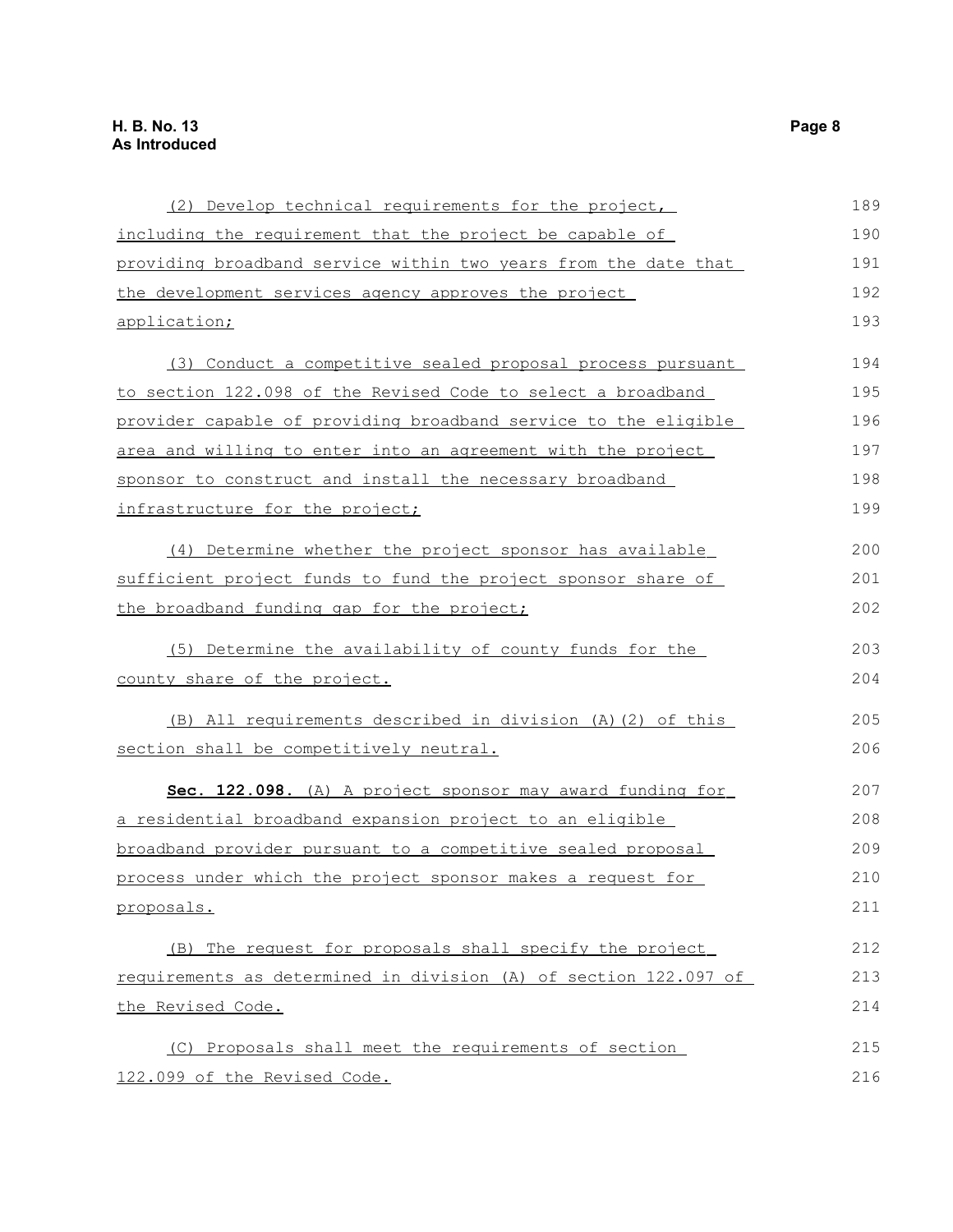| (D) The project sponsor shall provide notice of the              | 217 |
|------------------------------------------------------------------|-----|
| request for proposals in accordance with procedures adopted by   | 218 |
| the municipal corporation or township, as applicable.            | 219 |
| (E)(1) Proposals shall be opened so as to avoid disclosure       | 220 |
| of contents to competing providers. In order to ensure fair and  | 221 |
| impartial evaluation, proposals and related documents submitted  | 222 |
| in response to a request for proposals shall not be available    | 223 |
| for public inspection and copying under section 149.43 of the    | 224 |
| Revised Code while the project sponsor is reviewing them.        | 225 |
| (2) After a provider is selected, the project sponsor            | 226 |
| shall allow the provider three business days to notify the       | 227 |
| project sponsor of any information in the provider's proposal,   | 228 |
| and related documents submitted with it, that the provider       | 229 |
| considers to be proprietary or a trade secret. Upon such         | 230 |
| notification from the provider, the project sponsor shall redact | 231 |
| or otherwise remove that information from the proposal and       | 232 |
| documents.                                                       | 233 |
| (3) The proposal and related documents submitted by the          | 234 |
| selected provider shall be available for public inspection and   | 235 |
| copying under section 149.43 of the Revised Code after the       | 236 |
| three-day period described in division (E) (2) of this section.  | 237 |
| (4) Proposals and related documents submitted by other           | 238 |
| providers not selected by the project sponsor shall not be       | 239 |
| available for public inspection and copying under section 149.43 | 240 |
| of the Revised Code.                                             | 241 |
| (F) If provided for in the request for proposals or in the       | 242 |
| procedures adopted by the municipal corporation or township, as  | 243 |
| applicable, discussions may be conducted with eligible broadband | 244 |
| providers that submit proposals determined to be reasonably      | 245 |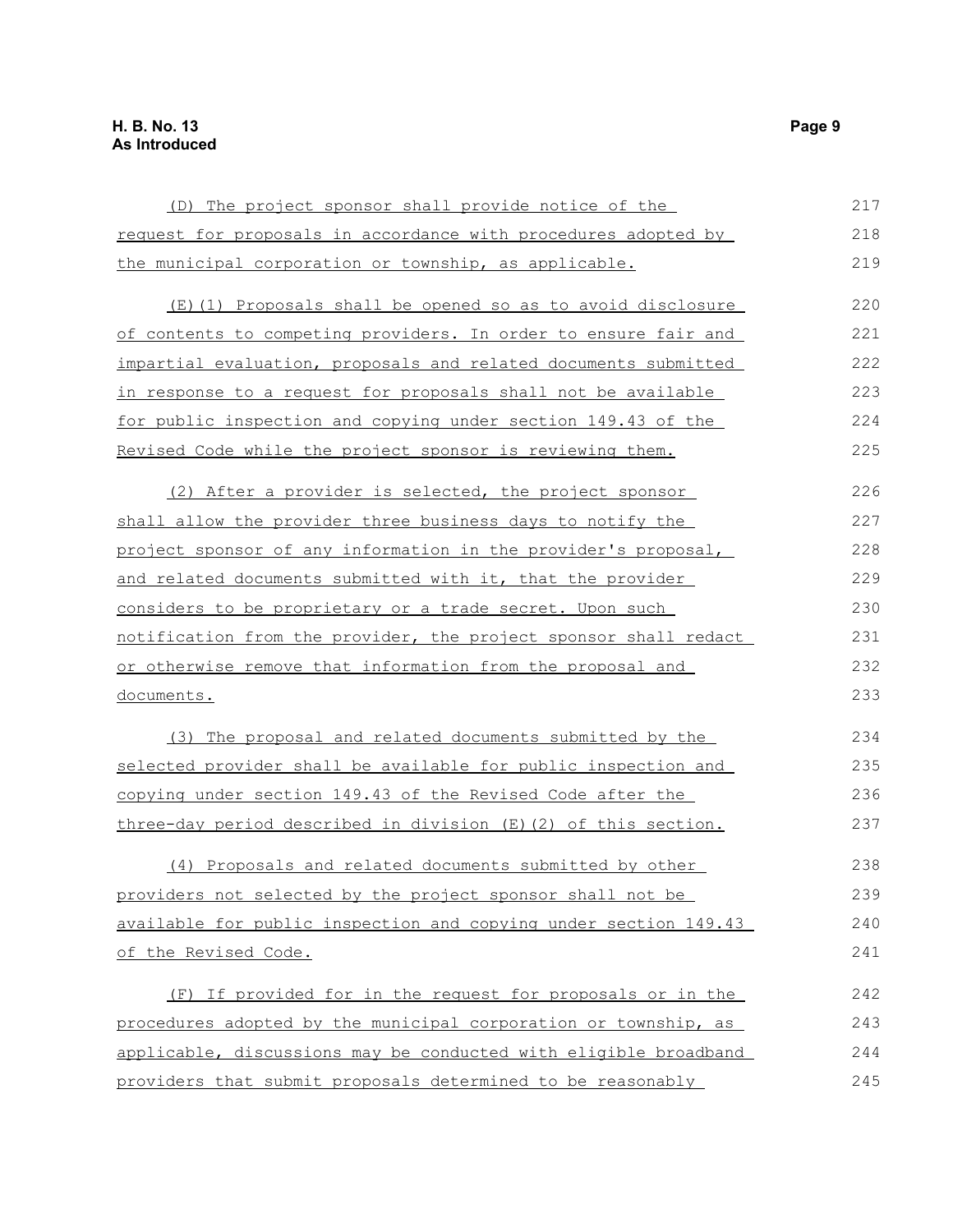| susceptible of being selected for an award for the purpose of       | 246 |
|---------------------------------------------------------------------|-----|
| ensuring full understanding of, and responsiveness to, project      | 247 |
| requirements. Providers shall be accorded fair and equal            | 248 |
| treatment with respect to any opportunity for discussion            | 249 |
| regarding any clarification, correction, or revision of             | 250 |
| proposals. No disclosure of any information derived from            | 251 |
| proposals submitted by competing providers shall occur when         | 252 |
| discussions are conducted.                                          | 253 |
| (G) A sealed copy of each competitive sealed proposal               | 254 |
| shall be filed with the project sponsor prior to the time           | 255 |
| specified in the notice for opening of the proposals. All           | 256 |
| <u>competitive sealed proposals shall be publicly opened in the</u> | 257 |
| office of the project sponsor at the time specified in the          | 258 |
| notice. A representative of the county auditor shall be present     | 259 |
| at the opening of all competitive sealed proposals and shall        | 260 |
| certify the opening of each competitive sealed proposal. No         | 261 |
| competitive sealed proposal shall be considered valid unless it     | 262 |
| <u>is so certified.</u>                                             | 263 |
| (H) Upon receiving the proposals, the project sponsor               | 264 |
| shall analyze them, select the proposal that is determined to be    | 265 |
| the proposal that best meets the requirements of division (B) of    | 266 |
| this section and section 122.099 of the Revised Code, and award     | 267 |
| the project to the provider that submitted that proposal. In        | 268 |
| addition to reviewing project requirements, the project sponsor,    | 269 |
| when analyzing the proposals, may take into consideration the       | 270 |
| criteria set forth in the request for proposals issued under        | 271 |
| this section and section 122.099 of the Revised Code. The           | 272 |
| project sponsor's records for the selected proposal shall           | 273 |
| contain the basis on which the award is made.                       | 274 |
| Sec. 122.099. (A) Each broadband provider responding to a           | 275 |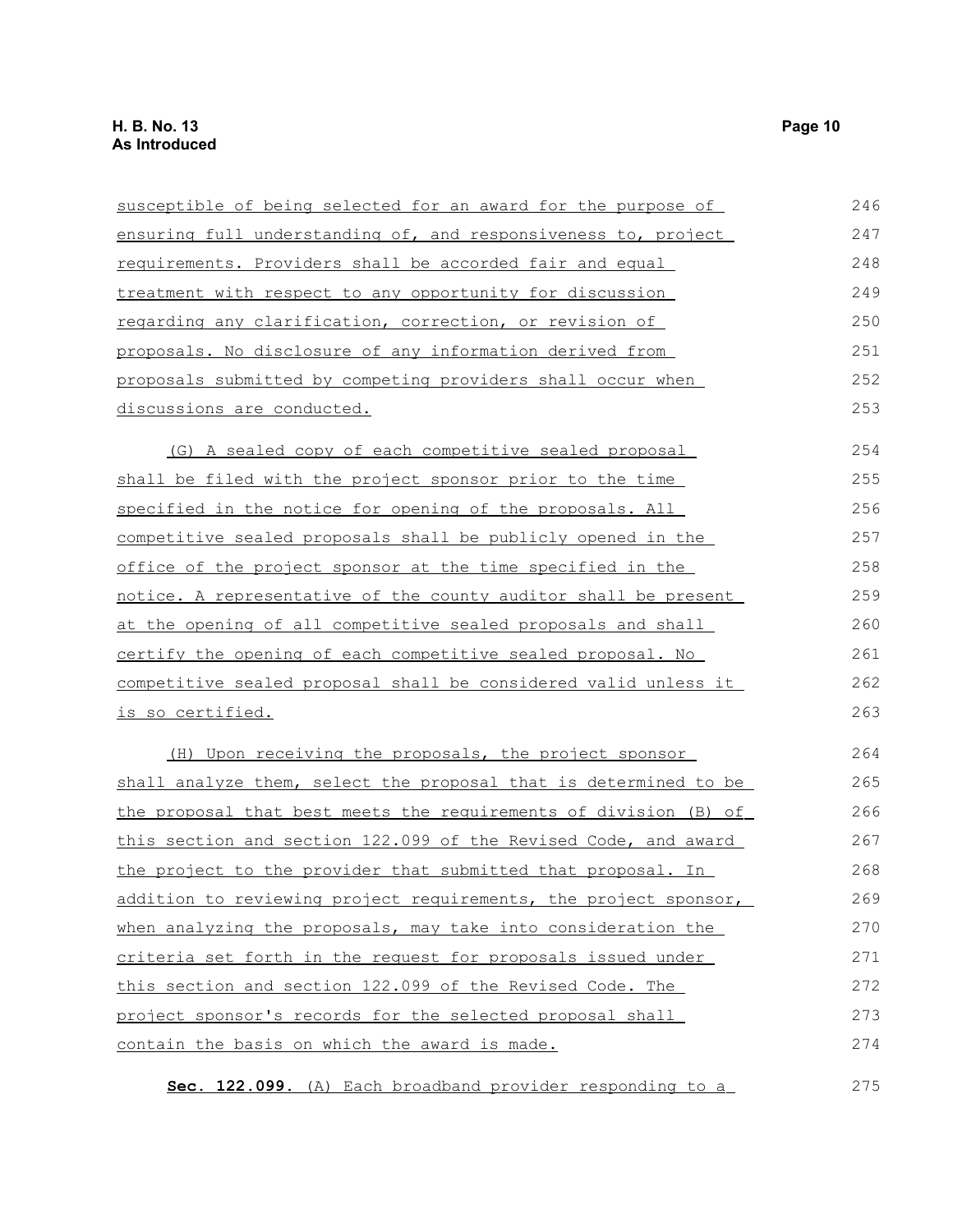| request for proposals under section 122.098 of the Revised Code  | 276 |
|------------------------------------------------------------------|-----|
| shall submit a sealed proposal to the project sponsor that       | 277 |
| includes the following:                                          | 278 |
| (1) A description of, or documentation demonstrating, the        | 279 |
| provider's managerial and technical expertise and experience     | 280 |
| with broadband service projects;                                 | 281 |
| (2) Whether the provider plans to use wired, wireless, or        | 282 |
| satellite technology to complete the project;                    | 283 |
| (3) A description of the scalability of the project;             | 284 |
| (4) The megabit-per-second broadband download and upload         | 285 |
| speeds planned for the project;                                  | 286 |
| (5) A description of the provider's customer service             | 287 |
| capabilities, including any locally based call centers or        | 288 |
| customer service offices;                                        | 289 |
| (6) A copy of the provider's general customer service            | 290 |
| policies, including any policy to credit customers for service   | 291 |
| outages or the provider's failure to keep scheduled appointments | 292 |
| for service;                                                     | 293 |
| (7) An assurance that the provider will provide broadband        | 294 |
| service to all of the residences listed in its proposal;         | 295 |
| (8) The length of time that the provider has been                | 296 |
| operating in the state;                                          | 297 |
| (9) The broadband funding gap amount that the provider           | 298 |
| will accept to complete the project;                             | 299 |
| (10) Proof that the provider has the financial stability         | 300 |
| to complete the project.                                         | 301 |
| (B) To meet the requirement to provide proof of financial        | 302 |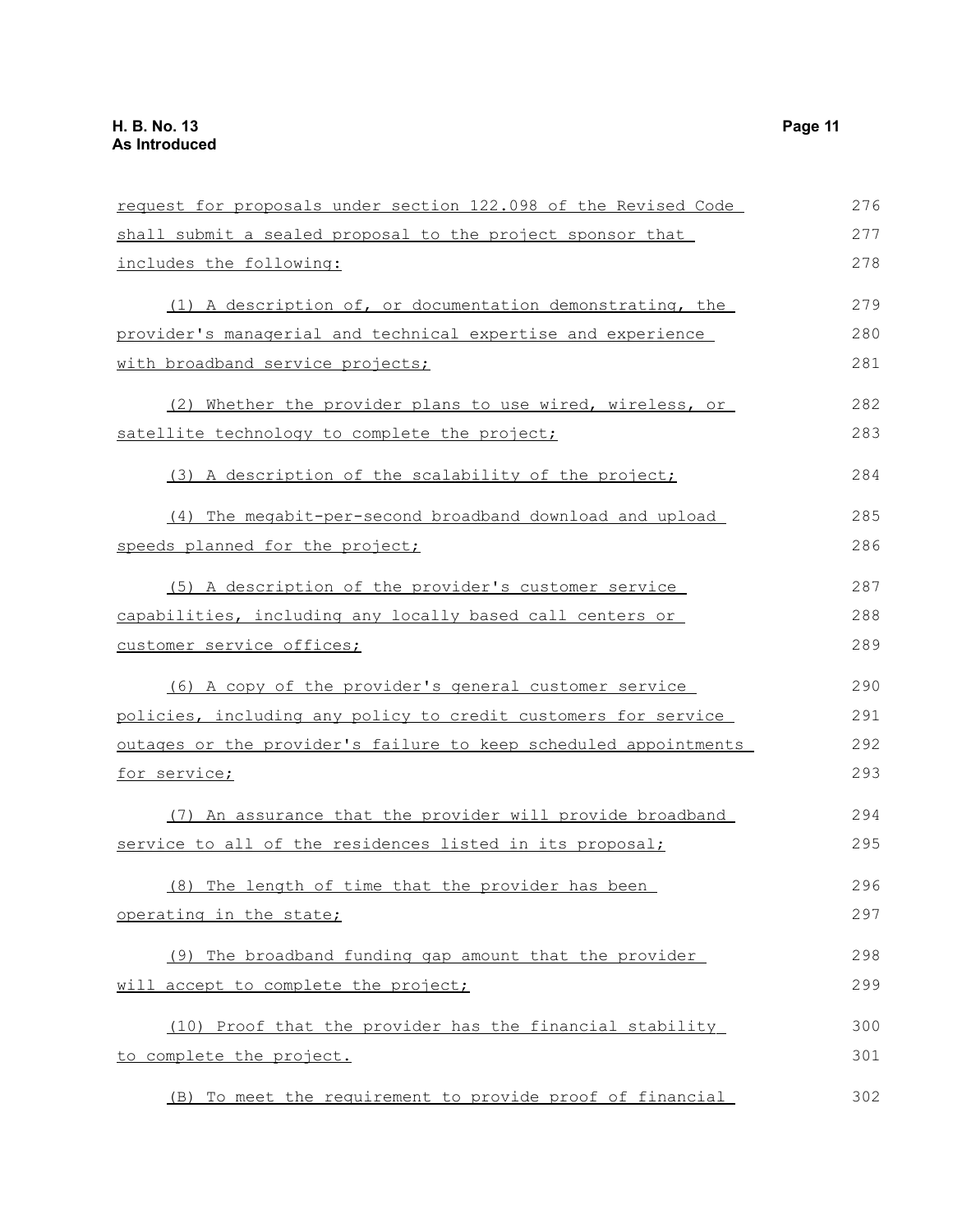stability under this section, a provider may submit publicly available financial statements with its proposal. **Sec. 122.0910.** (A) A project sponsor may require all proposals submitted pursuant to sections 122.098 and 122.099 of the Revised Code to be accompanied by a performance bond, letter of credit, or other financial assurance acceptable to the legislative authority of the project sponsor. The bond, letter of credit, or assurance shall be in the sum, and with the sureties, that the legislative authority prescribes and shall be payable to the municipality or township, as applicable. (B)(1) The bond, letter of credit, or assurance may include the condition that the provider submitting the proposal, if the proposal is accepted, will faithfully execute the terms of the agreement with the project sponsor and complete the project. (2) The purpose of the performance bond, letter of credit, or other financial assurance is to assure construction of the project's broadband infrastructure. The bond, letter of credit, or assurance shall not be required after project construction is complete. **Sec. 122.0911.** After selecting an eligible broadband provider for a residential broadband expansion project, the project sponsor and the provider may enter into an agreement. The agreement shall specify the following: (A) That the provider shall construct and install last mile broadband infrastructure to a specific eligible area of the municipal corporation or township, as applicable; (B) That if any portion of the project sponsor's share of the project payment will be from video service provider fees as 303 304 305 306 307 308 309 310 311 312 313 314 315 316 317 318 319 320 321 322 323 324 325 326 327 328 329 330 331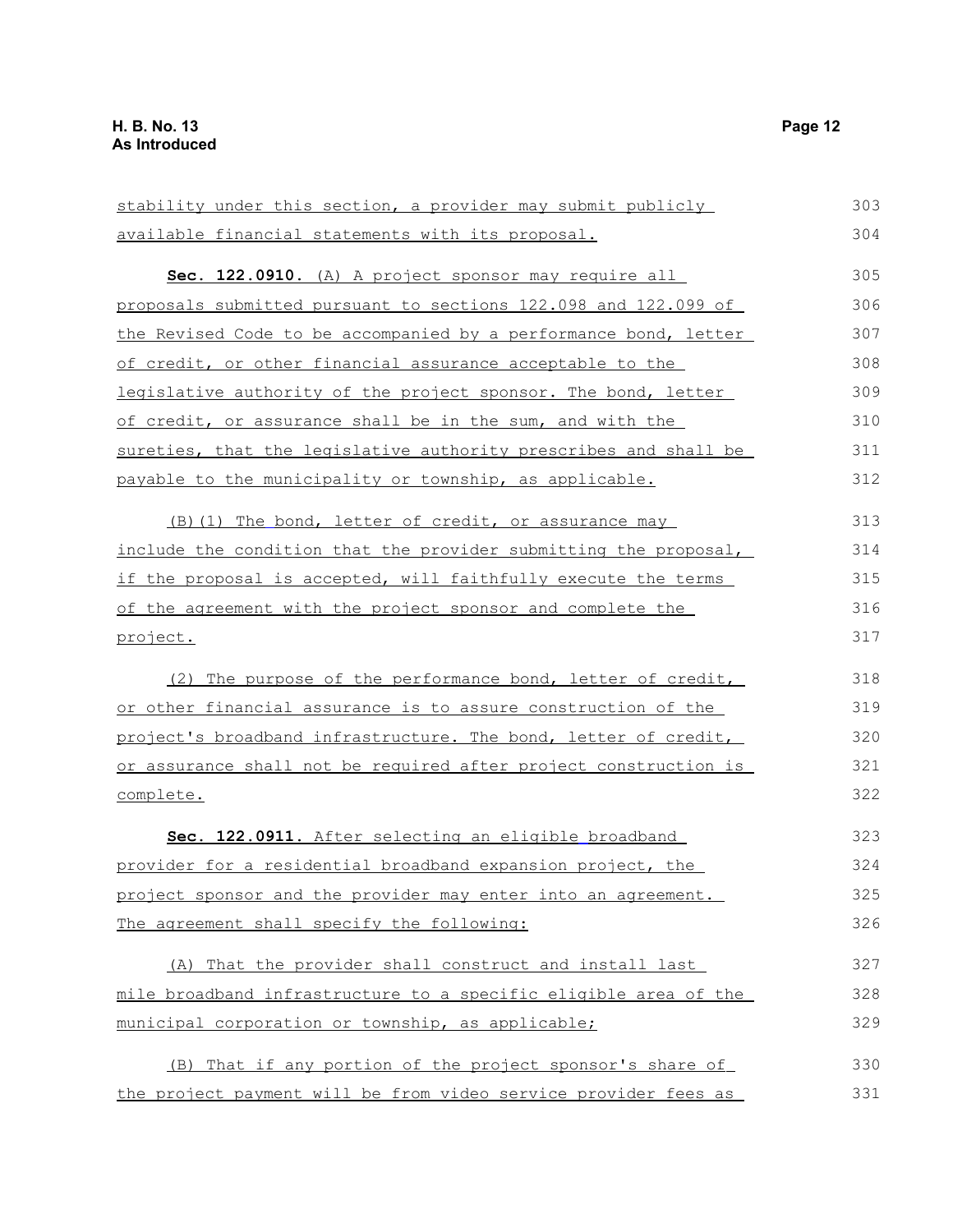| provided in division (C) of section 122.096 of the Revised Code, | 332 |
|------------------------------------------------------------------|-----|
| the agreement under this section shall include a description of  | 333 |
| the payment arrangement entered into pursuant to division (C) of | 334 |
| section 122.096 of the Revised Code.                             | 335 |
| (C) That, upon completion of the project, the project            | 336 |
| sponsor shall remit to the provider a payment in the amount of   | 337 |
| the broadband funding gap applicable to the eligible area as     | 338 |
| determined under sections 122.096 to 122.099 of the Revised      | 339 |
| Code.                                                            | 340 |
| (D) That the project sponsor, with the consent of the            | 341 |
| legislative authority of the project sponsor, may negotiate and  | 342 |
| agree to alternate payment terms with a provider. Under any      | 343 |
| alternate payment terms, unless otherwise negotiated, the        | 344 |
| legislative authority of the project sponsor shall assume all    | 345 |
| financial responsibility for any project costs incurred by the   | 346 |
| provider prior to completion of the project or the award of any  | 347 |
| state funds under sections 122.091 to 122.094 of the Revised     | 348 |
| Code.                                                            | 349 |
| Sec. 122.0912. An agreement under section 122.0911 of the        | 350 |
| Revised Code is all of the following:                            | 351 |
| (A) Subject to the approval of the legislative authority         | 352 |
| of the project sponsor;                                          | 353 |
| (B) Contingent upon the distribution of funds approved for       | 354 |
| a project as provided in sections 122.094, 122.095, 122.096, and | 355 |
| 122.0914 of the Revised Code;                                    | 356 |
| (C) Prohibited from requlating the rates, terms, and             | 357 |
| conditions of broadband service, requiring a pricing commitment, | 358 |
| or requiring open access to the network.                         | 359 |
| Sec. 122.0913. After establishing the terms of an                | 360 |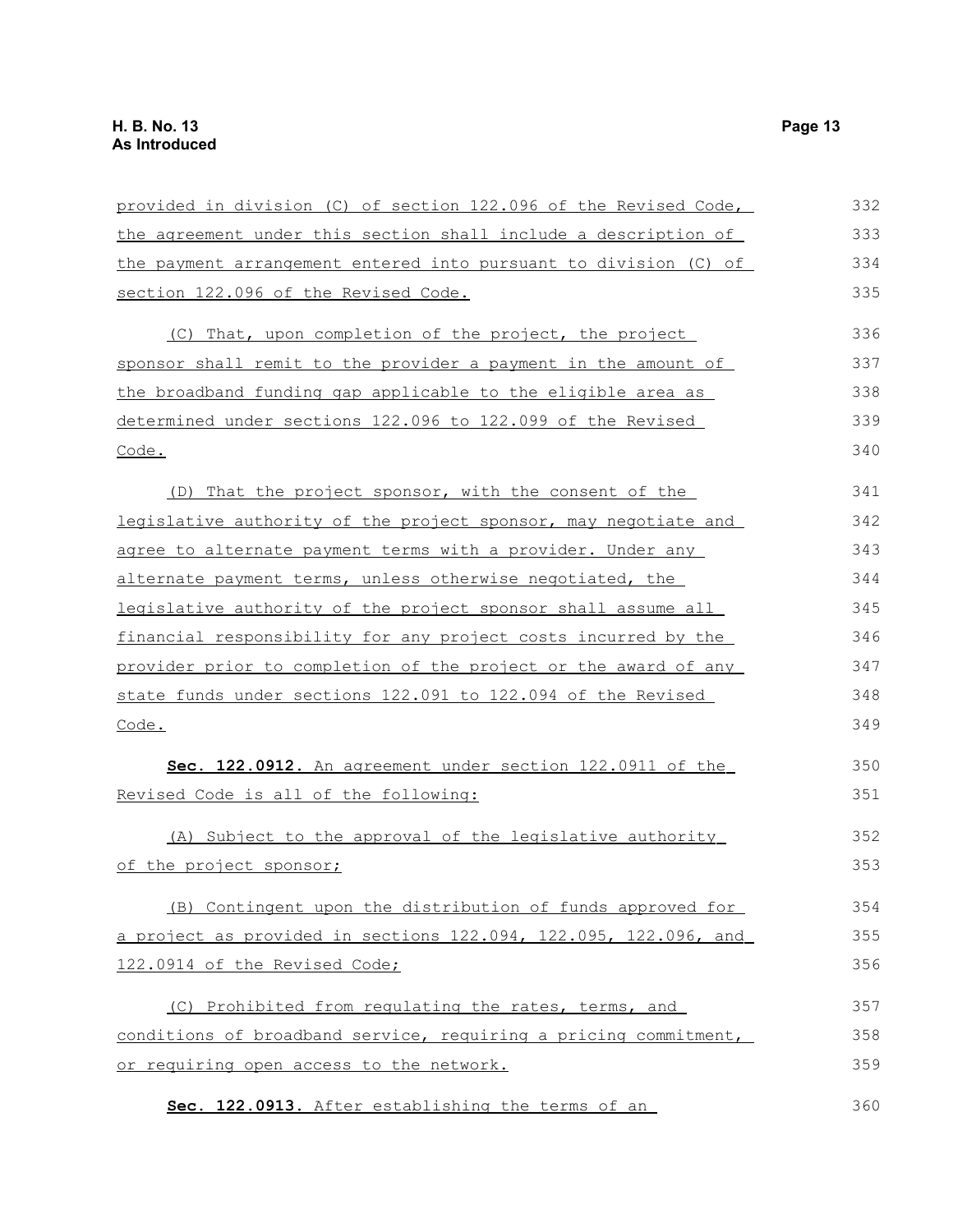| agreement under section 122.0911 of the Revised Code, the       | 361 |
|-----------------------------------------------------------------|-----|
| project sponsor shall develop a project plan, which, at a       | 362 |
| minimum, shall include the following:                           | 363 |
| (A) A specific description of the eligible area to receive      | 364 |
| broadband service under the project;                            | 365 |
| (B) The total amount of the broadband funding gap,              | 366 |
| including the amount of funds to be provided by the project     | 367 |
| sponsor, the state, and the county in which the project is      | 368 |
| <u>located;</u>                                                 | 369 |
| (C) A copy of the agreement with the broadband provider         | 370 |
| for the project;                                                | 371 |
| (D) A copy of the residential broadband expansion program       | 372 |
| application to be submitted to the development services agency  | 373 |
| pursuant to section 122.095 of the Revised Code;                | 374 |
| (E) A written proposal requesting county funds from the         | 375 |
| county in which the project is located.                         | 376 |
| Sec. 122.0914. Before a residential broadband expansion         | 377 |
| project under sections 122.09 to 122.0929 of the Revised Code   | 378 |
| may commence, the legislative authority of the project sponsor  | 379 |
| shall review the residential broadband expansion project        | 380 |
| agreement and plan. Within ninety days of receiving the         | 381 |
| agreement and plan, the legislative authority shall approve or  | 382 |
| reject the agreement and plan. To approve the agreement and     | 383 |
| plan, the legislative authority shall adopt an ordinance or     | 384 |
| resolution authorizing the project sponsor to do the following: | 385 |
| (A) Enter into the project agreement with the broadband         | 386 |
| provider;                                                       | 387 |
| (B) Submit the residential broadband expansion program          | 388 |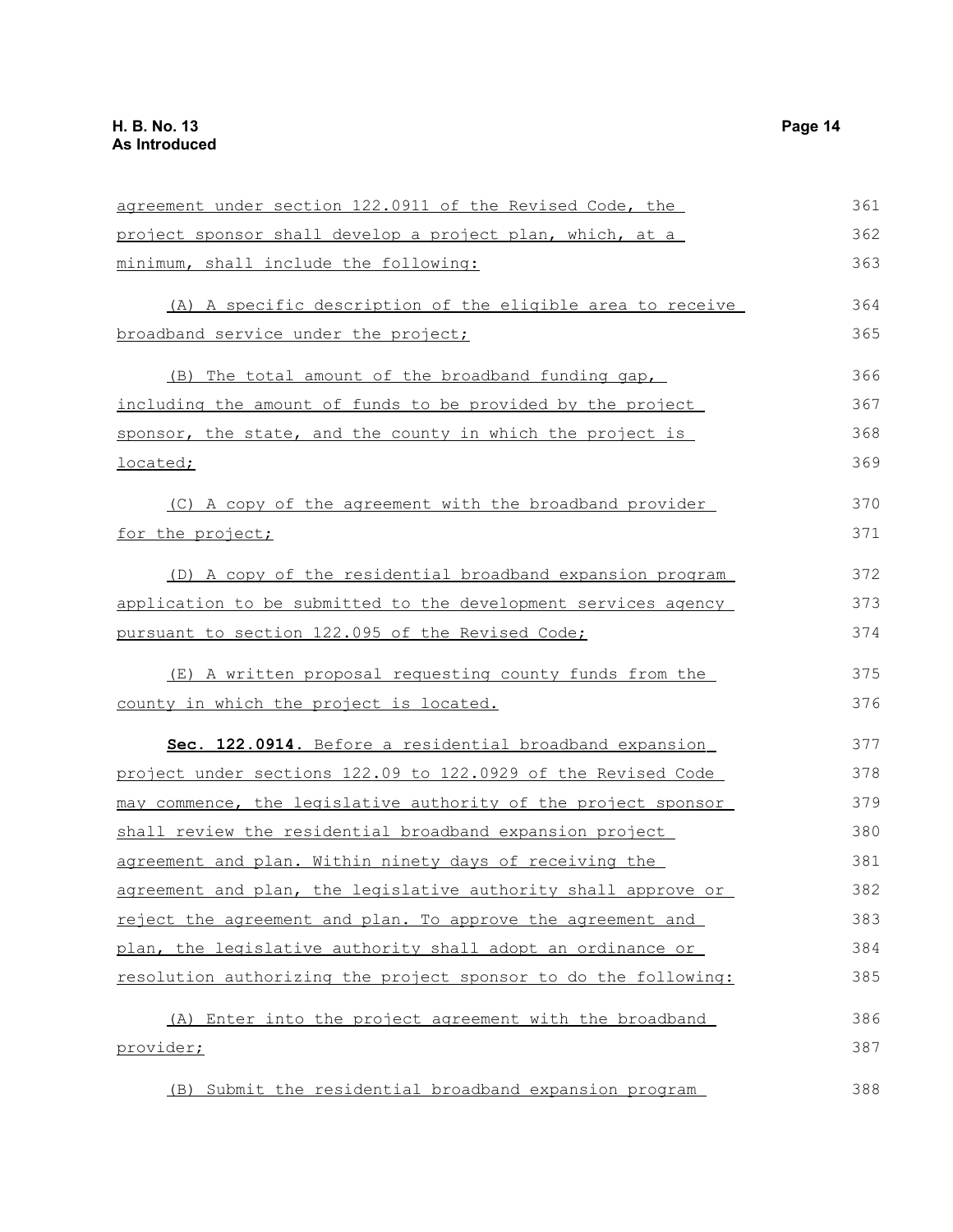| application for the project to the development services agency;  | 389 |
|------------------------------------------------------------------|-----|
| (C) Submit the proposal requesting any county funds for          | 390 |
| the project to the appropriate county.                           | 391 |
| <b>Sec. 122.0915.</b> Upon approval by the legislative authority | 392 |
| of a project sponsor of a residential broadband expansion        | 393 |
| project under sections 122.0912 and 122.0914 of the Revised      | 394 |
| Code, the project sponsor shall submit to the board of county    | 395 |
| commissioners of the county in which the project is located a    | 396 |
| proposal requesting county funds for the project. The request    | 397 |
| shall be for the amount equal to the county's share of the       | 398 |
| project's broadband funding gap as determined in section 122.096 | 399 |
| of the Revised Code.                                             | 400 |
| Sec. 122.0916. The board of county commissioners shall           | 401 |
| approve or reject a request under sections 122.096 and 122.0915  | 402 |
| of the Revised Code for county funds for a residential broadband | 403 |
| expansion project within ninety days of receiving the request.   | 404 |
| To approve the funding request, the board shall adopt a          | 405 |
| resolution or a memorandum of understanding authorizing the      | 406 |
| distribution of the funds to the project sponsor.                | 407 |
| Sec. 122.0917. Within five business days of the notice of        | 408 |
| the request for proposals made under section 122.098 of the      | 409 |
| Revised Code, a broadband service provider in or proximate to    | 410 |
| the proposed project area may submit in writing a challenge to   | 411 |
| the request for proposals. A challenge must provide sufficient   | 412 |
| evidence to demonstrate that the request for proposals is not    | 413 |
| appropriate, because it will not provide broadband service or    | 414 |
| will not serve an eligible area.                                 | 415 |
| Sec. 122.0918. After reviewing a challenge made under            | 416 |
| section 122.0917 of the Revised Code, the legislative authority  | 417 |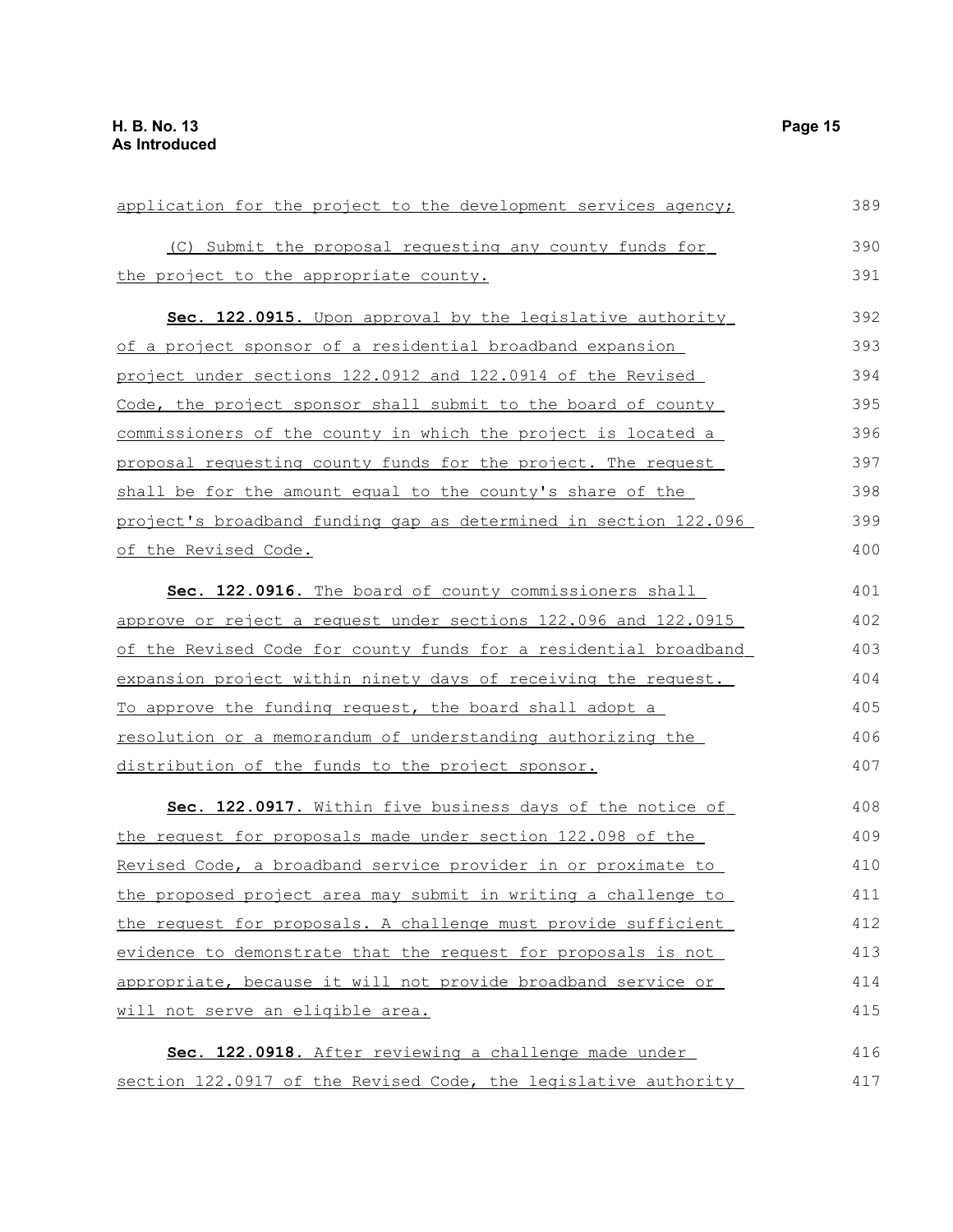| of the project sponsor may, upon majority vote, do either of the | 418 |
|------------------------------------------------------------------|-----|
| following:                                                       | 419 |
| (A) Withdraw the request for proposals and issue a new           | 420 |
| request for proposals;                                           | 421 |
| (B) Accept the current request for proposals and proceed         | 422 |
| with the selection process.                                      | 423 |
| Sec. 122.0920. If a proposal is selected under section           | 424 |
| 122.098 of the Revised Code, a broadband provider whose proposal | 425 |
| was not selected may challenge the selection.                    | 426 |
| A challenge under this section shall be made in writing to       | 427 |
| the legislative authority of the project sponsor before the end  | 428 |
| of the ninety-day approval period under section 122.0914 of the  | 429 |
| Revised Code. A copy of the challenge also shall be provided to  | 430 |
| the provider that was awarded the project.                       | 431 |
| A challenge must provide sufficient evidence to                  | 432 |
| demonstrate that the selection is not appropriate because it     | 433 |
| will not provide the broadband service described in the proposal | 434 |
| or will not serve an eligible area.                              | 435 |
| Sec. 122.0921. After reviewing a challenge made under            | 436 |
| section 122.0920 of the Revised Code, the legislative authority  | 437 |
| of the project sponsor may, upon majority vote, do any of the    | 438 |
| following:                                                       | 439 |
| (A) Reject the challenge;                                        | 440 |
| (B) Reject the proposal selected under section 122.098 of        | 441 |
| the Revised Code and do one of the following:                    | 442 |
| (1) Issue a new request for proposals;                           | 443 |
| (2) Allow the providers that responded to the request for        | 444 |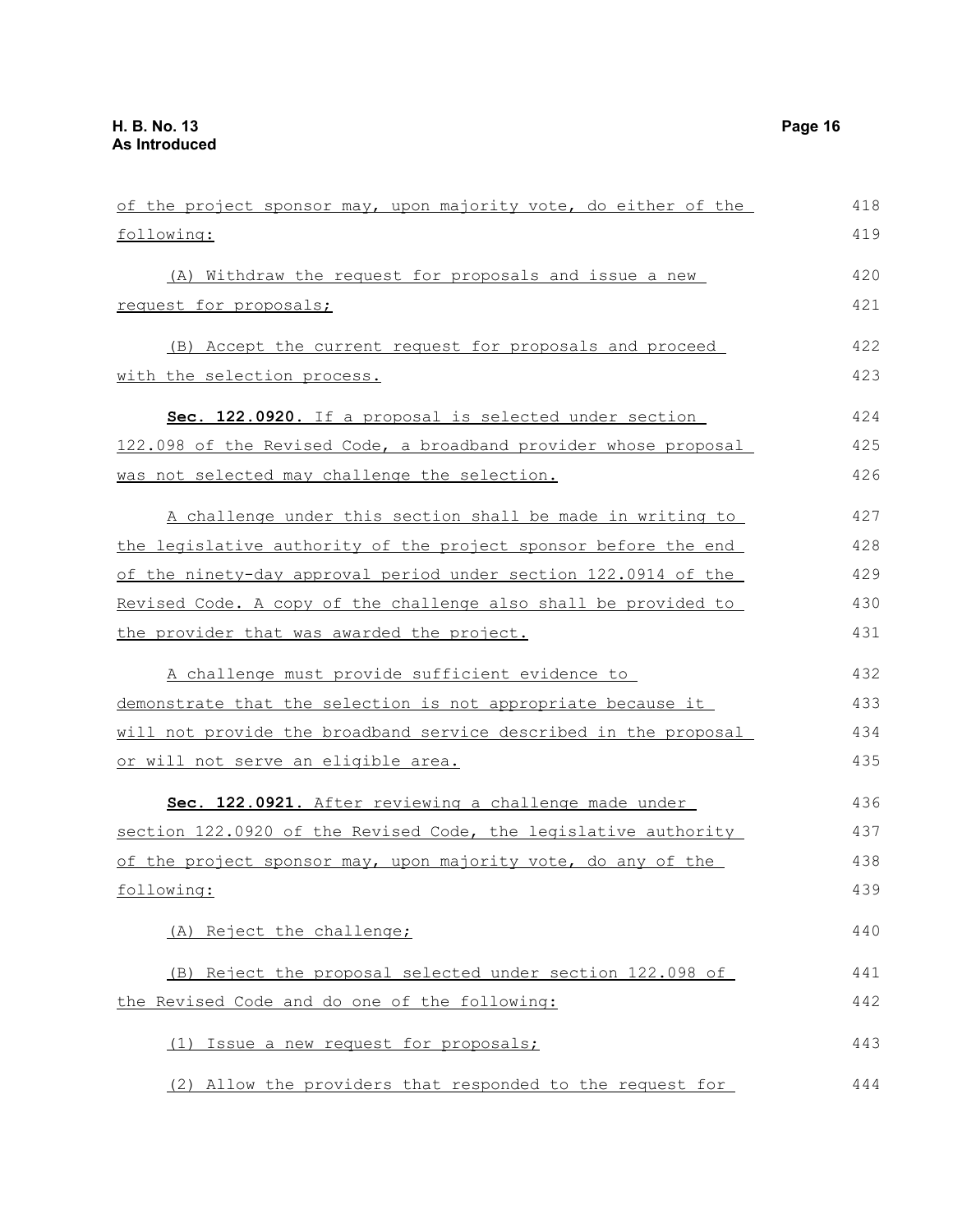| proposals to amend their proposals and resubmit them.            |     |
|------------------------------------------------------------------|-----|
| (C) Select a different provider that submitted, under            | 446 |
| section 122.098 of the Revised Code, a competing proposal to the | 447 |
| challenged proposal.                                             | 448 |
| Sec. 122.0923. A broadband provider selected to provide          | 449 |
| last mile service under the residential broadband expansion      | 450 |
| program shall be the sole owner of the infrastructure installed  | 451 |
| pursuant to the program and shall be solely responsible for      | 452 |
| ongoing maintenance and upgrades to such infrastructure.         | 453 |
| Sec. 122.0927. The development services agency shall             | 454 |
| include the following residential broadband expansion program    | 455 |
| information in its annual report filed under section 121.18 of   | 456 |
| the Revised Code:                                                | 457 |
| (A) The number of program applications received;                 | 458 |
| (B) The number of applications that received funding under       | 459 |
| the program;                                                     | 460 |
| (C) The amount of broadband infrastructure constructed in        | 461 |
| eligible areas;                                                  | 462 |
| (D) The number of residences receiving broadband service         | 463 |
| for the first time under the program for that year.              | 464 |
| Sec. 122.0929. (A) The director of development services          | 465 |
| shall adopt rules for the residential broadband expansion        | 466 |
| program established under sections 122.09 to 122.0929 of the     | 467 |
| Revised Code. The rules shall establish an application form and  | 468 |
| application procedures for the program.                          | 469 |
| The rules may include the following:<br>(B)                      | 470 |
| Requirements for a program application in addition to<br>(1)     | 471 |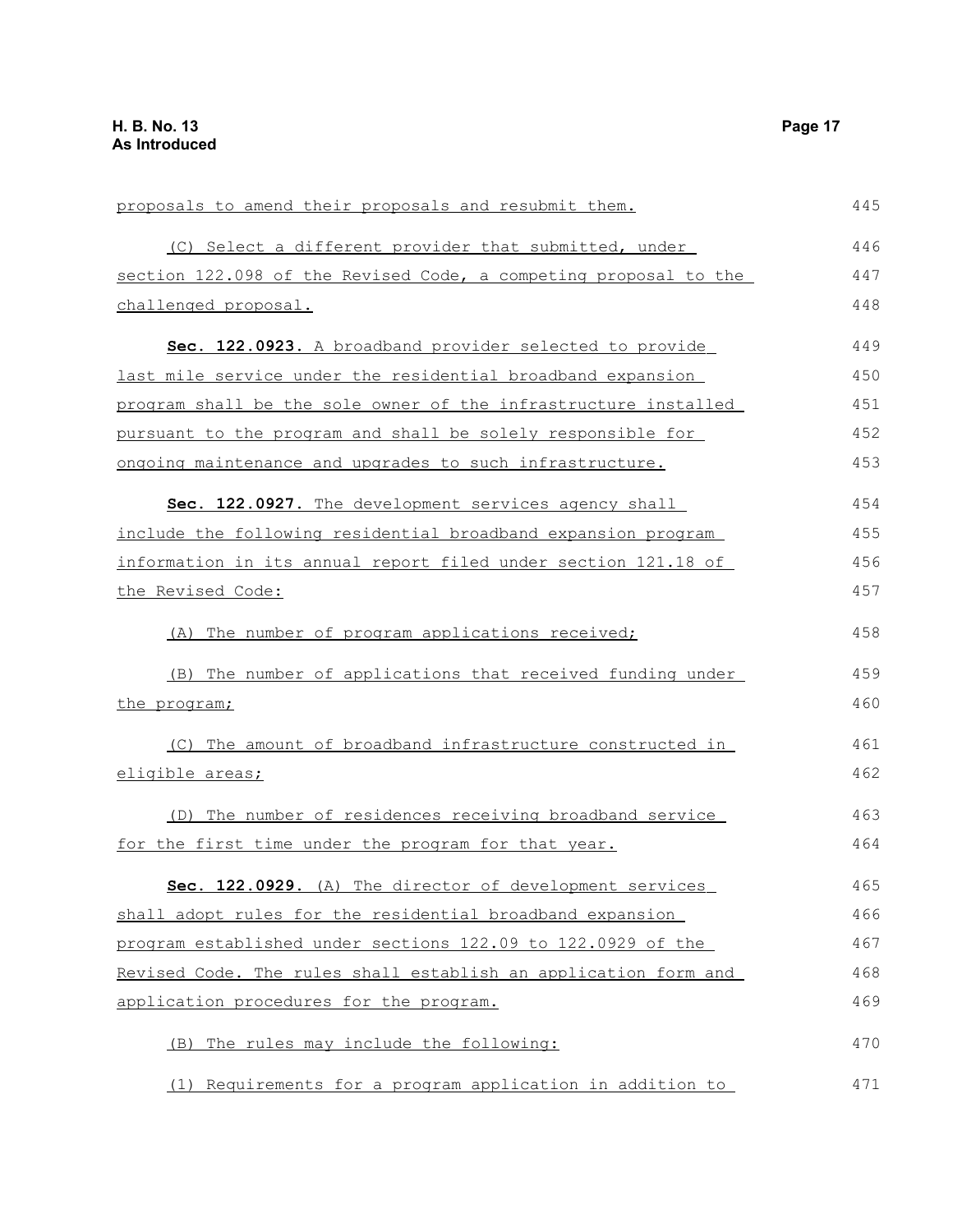scheduled to be collected.

the requirements described in section 122.095 of the Revised Code; (2) Procedures for and circumstances under which partial funding of applications or funding applications on a basis other than first come, first served is permitted. **Sec. 133.13.** If the special assessments are to be paid in one annual installment, the taxing authority of a subdivision may issue securities in anticipation of its levy or collection of special assessments to pay the costs of residential broadband expansion under sections 122.09 to 122.0929 of the Revised Code, lighting, sprinkling, sweeping, cleaning, providing related or similar services or the services described in section 727.011 of the Revised Code, or of removing snow, ice, and debris from, or treating the surface of, streets, alleys, and public ways and places. Such securities shall not be general obligations of the issuing subdivision, and shall not pledge to the payment of debt charges any receipts other than the special assessments anticipated, except that a municipal corporation, without incurring debt subject to direct or indirect debt limitations, may also pledge and apply proceeds of its municipal income tax to pay those debt charges. No property tax shall be levied or pledged for the payment of debt charges on the securities. The securities shall mature no later than the last day of December of the year in which the special assessments anticipated are 472 473 474 475 476 477 478 479 480 481 482 483 484 485 486 487 488 489 490 491 492 493 494 495 496

The legislation authorizing the securities shall appropriate the special assessments anticipated, and such special assessments shall be deemed to be pledged and appropriated, first to the payment of the debt charges on the 498 499 500 501

497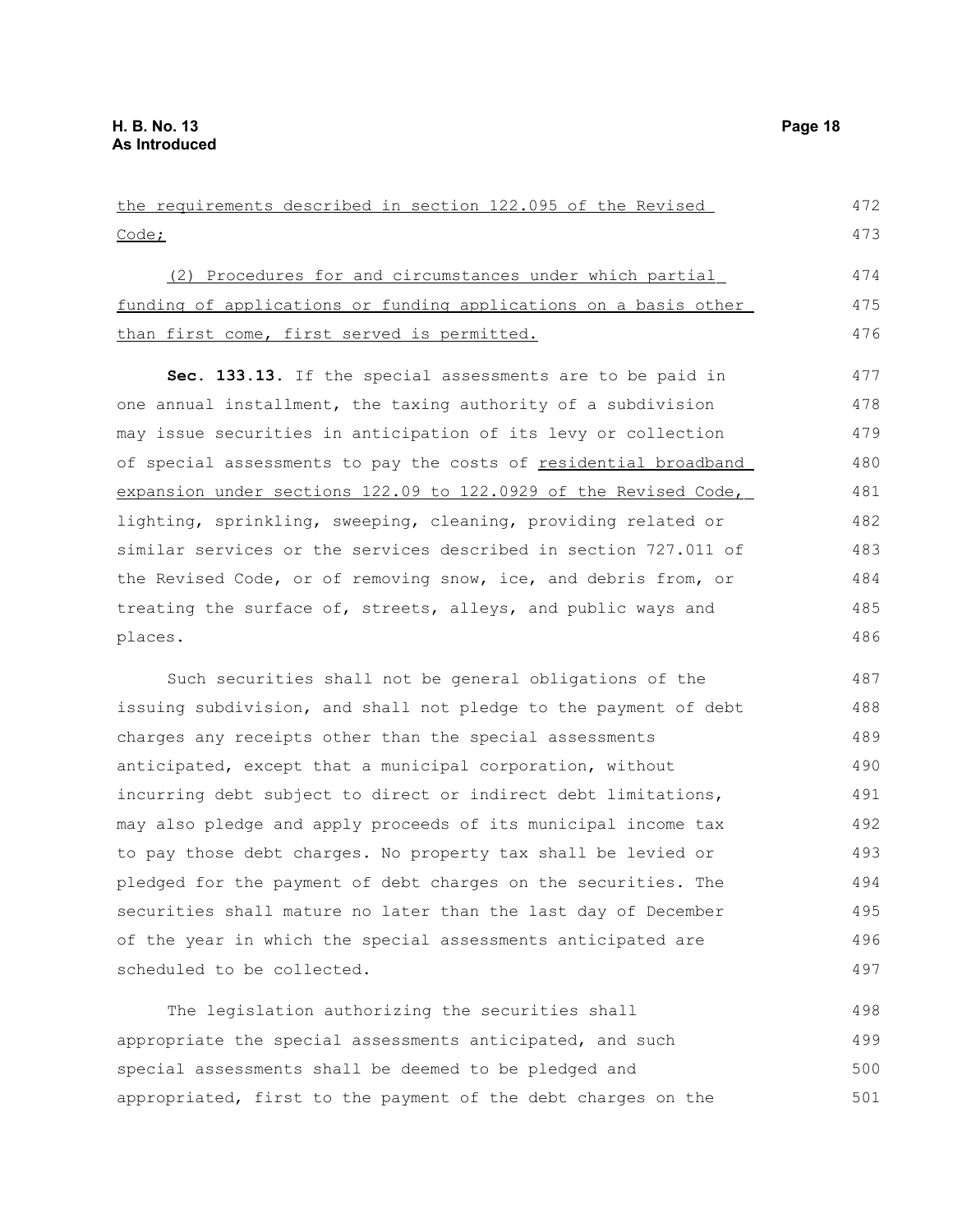securities. After provision has been made for the payment in full of those debt charges, the balance of the special assessments may be appropriated and applied for the purposes for which they were levied. 502 503 504 505

 **Sec. 303.251.** (A) If a broadband expansion project agreement is signed and approved pursuant to sections 122.0911 and 122.0912 of the Revised Code, a board of county commissioners, by resolution, may levy a special assessment upon residential property within the county for the purpose of providing the county's share of funding for a residential broadband expansion project under sections 122.09 to 122.0929 of the Revised Code. Assessments under this section shall be levied only upon the property that is within the eligible area, as defined in section 122.09 of the Revised Code and is the subject of a project under sections 122.09 to 122.0929 of the Revised Code. Before adopting the resolution, the board shall send written notice to the affected property owner stating the estimated assessment for that property. If the owner objects to the stated estimated assessment, the owner shall file a written objection with the board not later than two weeks after the notice was mailed. The board shall review the written objections and may revise the estimated assessments before adopting the resolution. If the property owner objects to the final assessment for the property levied in the resolution, the owner may appeal the final assessment under Chapter 2506. of the Revised Code. 506 507 508 509 510 511 512 513 514 515 516 517 518 519 520 521 522 523 524 525 526 527

 (B) The assessment made by the board pursuant to division (A) of this section shall be at a rate that will produce a total assessment that is not more than the county's share of the project funding under section 122.096 of the Revised Code. The board shall certify the amounts to be levied upon each affected 528 529 530 531 532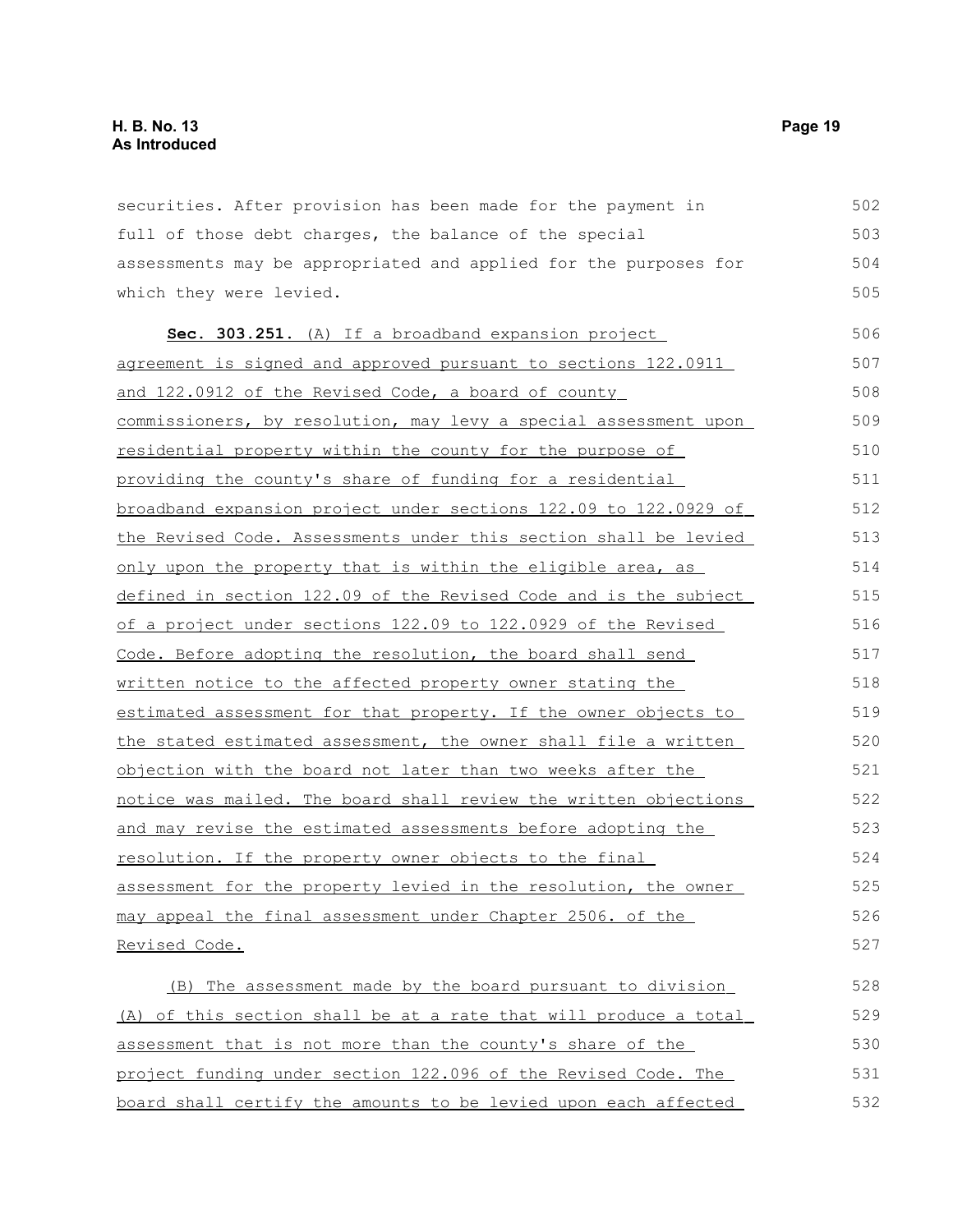| property to the county auditor, who shall enter the amounts on   | 533 |
|------------------------------------------------------------------|-----|
| the tax duplicate for collection by the county treasurer in      | 534 |
| equal semiannual installments in the same manner and at the same | 535 |
| times as the collection of taxes on real property. Assessments   | 536 |
| shall be paid by owners of the properties upon which assessments | 537 |
| are levied.                                                      | 538 |
|                                                                  |     |
| (C) The assessments, when collected, shall be paid by the        | 539 |
| county auditor by warrant on the county treasurer into a special | 540 |
| fund in the county treasury created for the purpose of funding a | 541 |
| residential broadband expansion project located in the county.   | 542 |
| The board may expend moneys from the fund only for the purposes  | 543 |
| for which the assessments were levied.                           | 544 |
| Sec. 505.881. (A) As used in this section, "project              | 545 |
| sponsor" has the same meaning as in section 122.09 of the        | 546 |
| <u>Revised Code.</u>                                             | 547 |
| (B) If a broadband expansion project agreement is signed         | 548 |
| and approved pursuant to sections 122.0911 and 122.0912 of the   | 549 |
| Revised Code, a board of township trustees, by resolution, may   | 550 |
| levy a special assessment upon residential property within the   | 551 |
| township for the purpose of providing the project sponsor's      | 552 |
| share of funding for a residential broadband expansion project   | 553 |
| under sections 122.09 to 122.0929 of the Revised Code.           | 554 |
| Assessments under this section shall be levied only upon the     | 555 |
| property that is within the eligible area, as defined in section | 556 |
| 122.09 of the Revised Code and is the subject of a project under | 557 |
| sections 122.09 to 122.0929 of the Revised Code. Before adopting | 558 |
| the resolution, the board shall send written notice to the       | 559 |
| affected property owner stating the estimated assessment for     | 560 |
| that property. If the owner objects to the stated estimated      | 561 |
| assessment, the owner shall file a written objection with the    | 562 |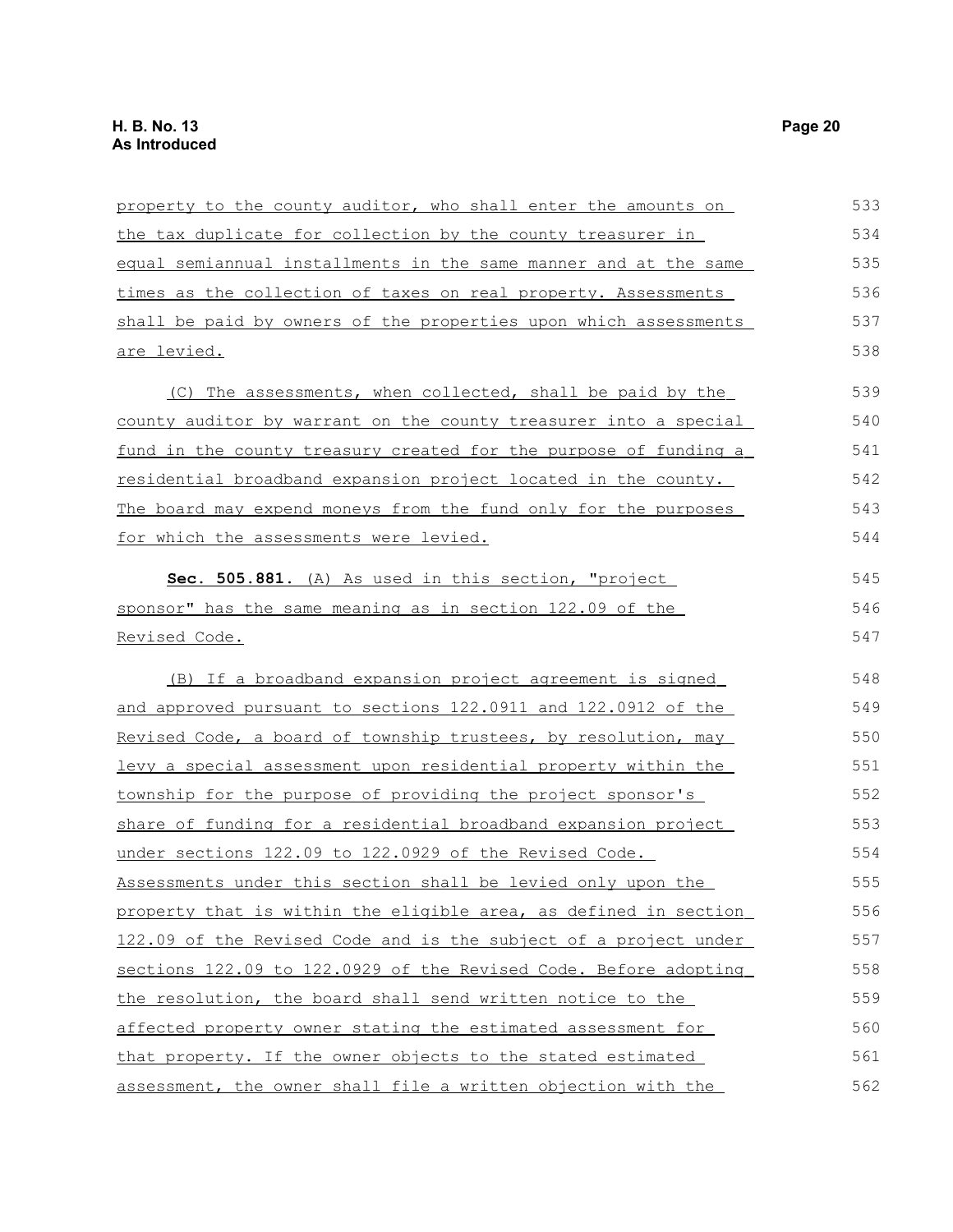| <u>board not later than two weeks after the notice was mailed. The </u> | 563 |
|-------------------------------------------------------------------------|-----|
| board shall review the written objections and may revise the            | 564 |
| estimated assessments before adopting the resolution. If the            | 565 |
| property owner objects to the final assessment for the property         | 566 |
| levied in the resolution, the owner may appeal the final                | 567 |
| assessment under Chapter 2506. of the Revised Code.                     | 568 |
| (C) The assessment made by the board pursuant to division               | 569 |
| <u>(B) of this section shall be at a rate that will produce a total</u> | 570 |
| assessment that is not more than the project sponsor's share of         | 571 |
| the project funding under section 122.096 of the Revised Code.          | 572 |
| The board shall certify the amounts to be levied upon each              | 573 |
| affected property to the county auditor, who shall enter the            | 574 |
| amounts on the tax duplicate for collection by the county               | 575 |
| treasurer in equal semiannual installments in the same manner           | 576 |
| and at the same times as the collection of taxes on real                | 577 |
| property. Assessments shall be paid by owners of the properties         | 578 |
| upon which assessments are levied.                                      | 579 |
| (D) The assessments, when collected, shall be paid by the               | 580 |
| county auditor by warrant on the county treasurer into a special        | 581 |
| fund in the township treasury created for the purpose of funding        | 582 |
| <u>a residential broadband expansion project located in the</u>         | 583 |
| <u>township. The board may expend moneys from the fund only for the</u> | 584 |
| purposes for which the assessments were levied.                         | 585 |
| Sec. 727.01. Each municipal corporation shall have special              | 586 |
| power to levy and collect special assessments. The legislative          | 587 |
| authority of a municipal corporation may assess upon the                | 588 |
| abutting, adjacent, and contiguous, or other specially                  | 589 |
| benefited, lots or lands in the municipal corporation, any part         | 590 |
| of the cost connected with the improvement of any street, alley,        | 591 |
| dock, wharf, pier, public road, place, boulevard, parkway, or           | 592 |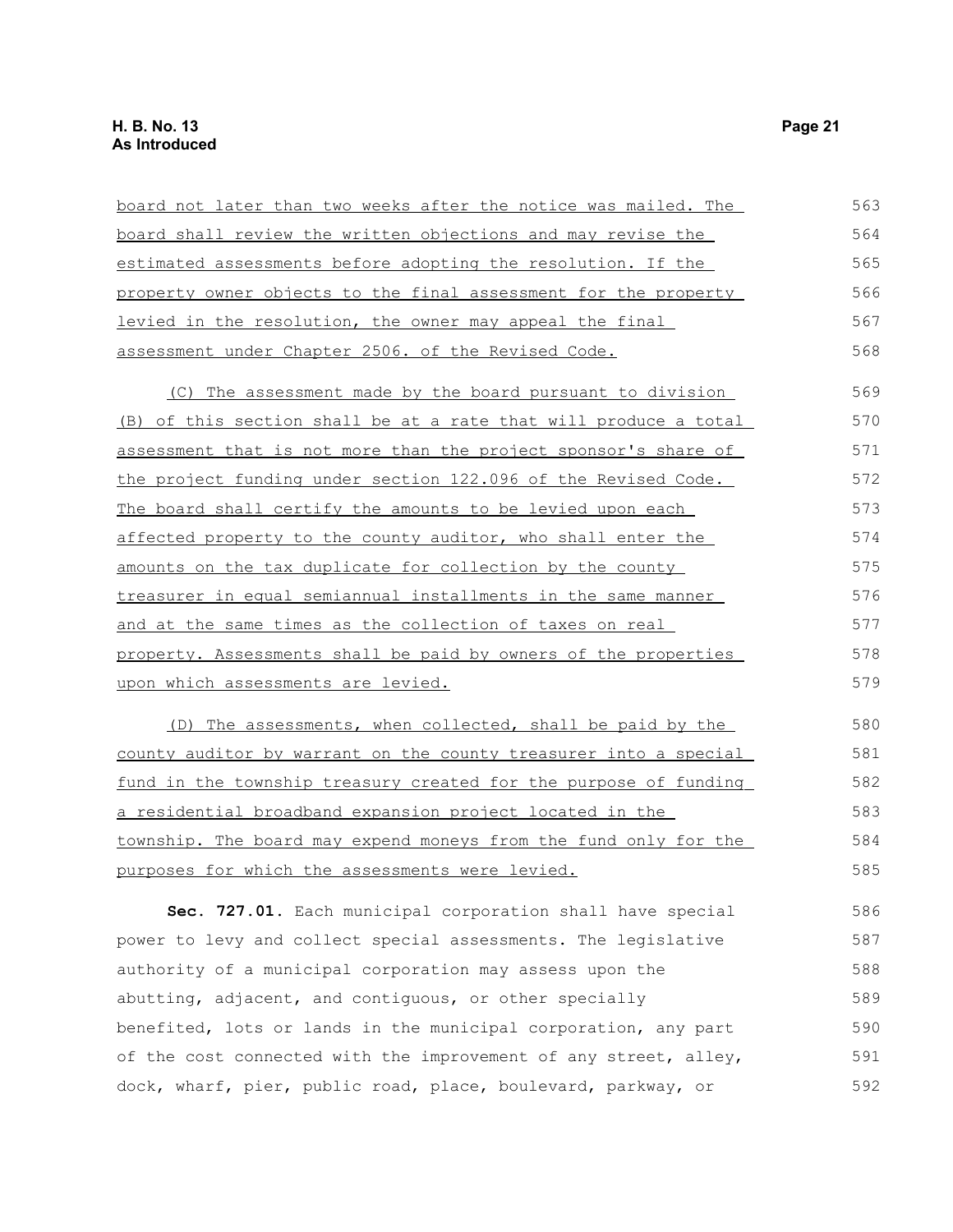#### **H. B. No. 13 Page 22 As Introduced**

park entrance or an easement of the municipal corporation available for the purpose of the improvement to be made in it by grading, draining, curbing, paving, repaving, repairing, treating the surface with substances designed to lay the dust on it or preserve it, constructing sidewalks, piers, wharves, docks, retaining walls, sewers, sewage disposal works and treatment plants, sewage pumping stations, water treatment plants, water pumping stations, reservoirs, and water storage tanks or standpipes, together with the facilities and appurtenances necessary and proper therefor, drains, storm-water retention basins, watercourses, water mains, or laying of water pipe, or the lighting, sprinkling, sweeping, or cleaning thereof, or removing snow therefrom, any part of the cost and expense of planting, maintaining, and removing shade trees thereupon; any part of the cost of a voluntary action, as defined in section 3746.01 of the Revised Code, undertaken pursuant to Chapter 3746. of the Revised Code by a special improvement district created under Chapter 1710. of the Revised Code, including the cost of acquiring property with respect to which the voluntary action is undertaken; any part of the cost and expense of constructing, maintaining, repairing, cleaning, and enclosing ditches; any part of the cost and expense of operating, maintaining, and replacing heating and cooling facilities for enclosed pedestrian canopies and malls; any part of the cost and expense of acquiring and improving parking facilities and structures for off-street parking of motor vehicles or of acquiring land and improving it by clearing, grading, draining, paving, lighting, erecting, constructing, and equipping it for parking facilities and structures for offstreet parking of motor vehicles, to the extent authorized by section 717.05 of the Revised Code, but only if no special assessment made for the purpose of developing off-street parking 593 594 595 596 597 598 599 600 601 602 603 604 605 606 607 608 609 610 611 612 613 614 615 616 617 618 619 620 621 622 623 624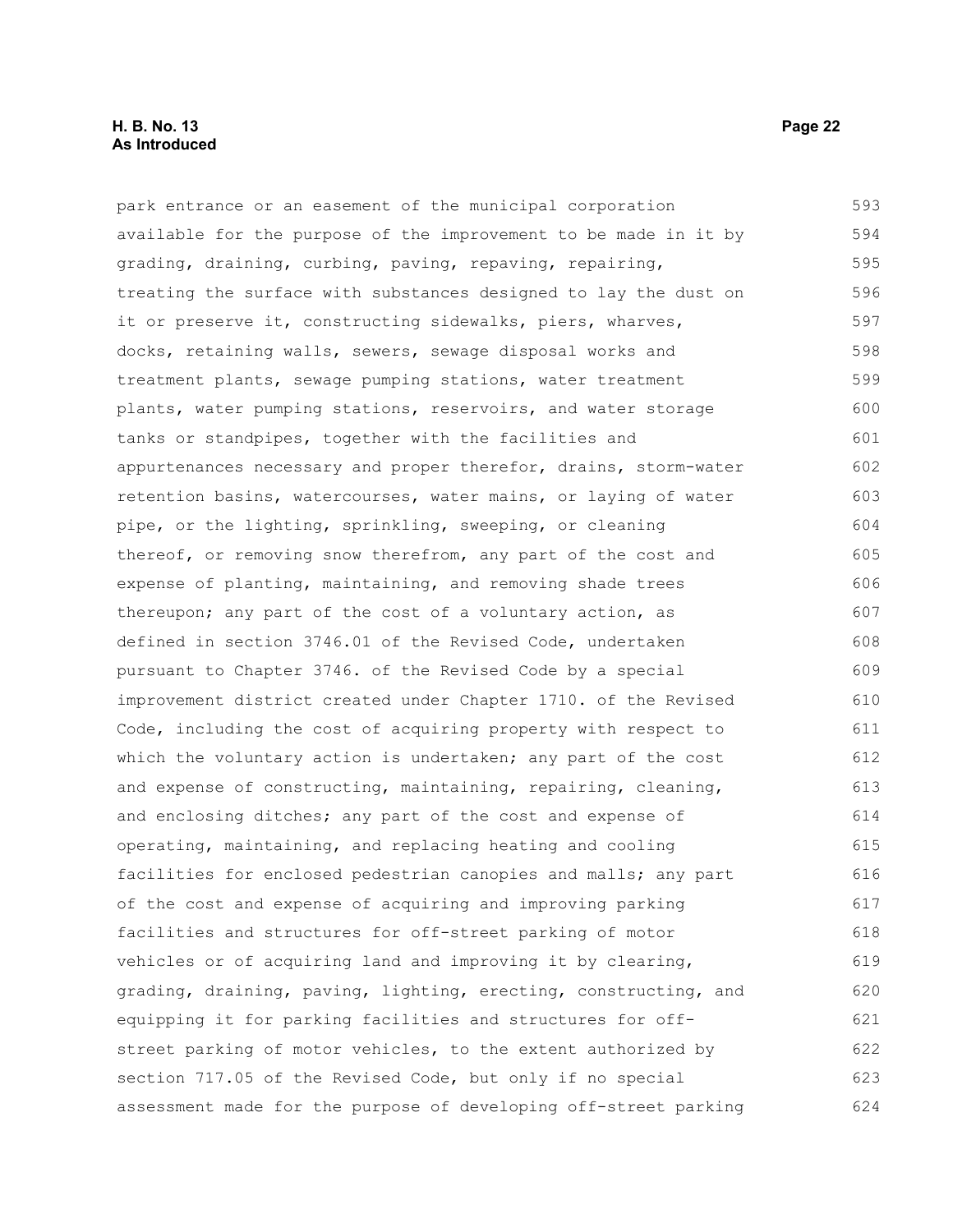#### **H. B. No. 13 Page 23 As Introduced**

facilities and structures is levied against any land being used solely for off-street parking or against any land used solely for single or two-family dwellings; any part of the cost and expense of operating and maintaining the off-street parking facilities and structures; and any part of the cost connected with changing the channel of, or narrowing, widening, dredging, deepening, or improving, any stream or watercourse, and for constructing or improving any levees or boulevards on any stream or watercourse, or along or about any stream or watercourse, together with any retaining wall, riprap protection, bulkhead, culverts, approaches, flood gates, waterways, or drains incidental to any stream or watercourse, or for making any other improvement of any river or lake front, whether it is privately or publicly owned, which the legislative authority declares conducive to the public health, convenience, or welfare. If a broadband expansion project agreement is signed pursuant to sections 122.0911 and 122.0912 of the Revised Code, a municipal corporation may levy, against dwellings within the eligible area, as defined in section 122.09 of the Revised Code, that are the subject of a residential broadband expansion project under sections 122.09 to 122.0929 of the Revised Code, a special assessment for the purpose of funding the project sponsor's share of the project. In addition, a municipal corporation may levy a special assessment for public improvement or public services plans of a district formed under Chapter 1710. of the Revised Code, as provided in that chapter. Except as otherwise provided in Chapter 1710. of the Revised Code, special assessments may be levied by any of the following methods: (A) By a percentage of the tax value of the property assessed; 625 626 627 628 629 630 631 632 633 634 635 636 637 638 639 640 641 642 643 644 645 646 647 648 649 650 651 652 653 654

(B) In proportion to the benefits that may result from the 655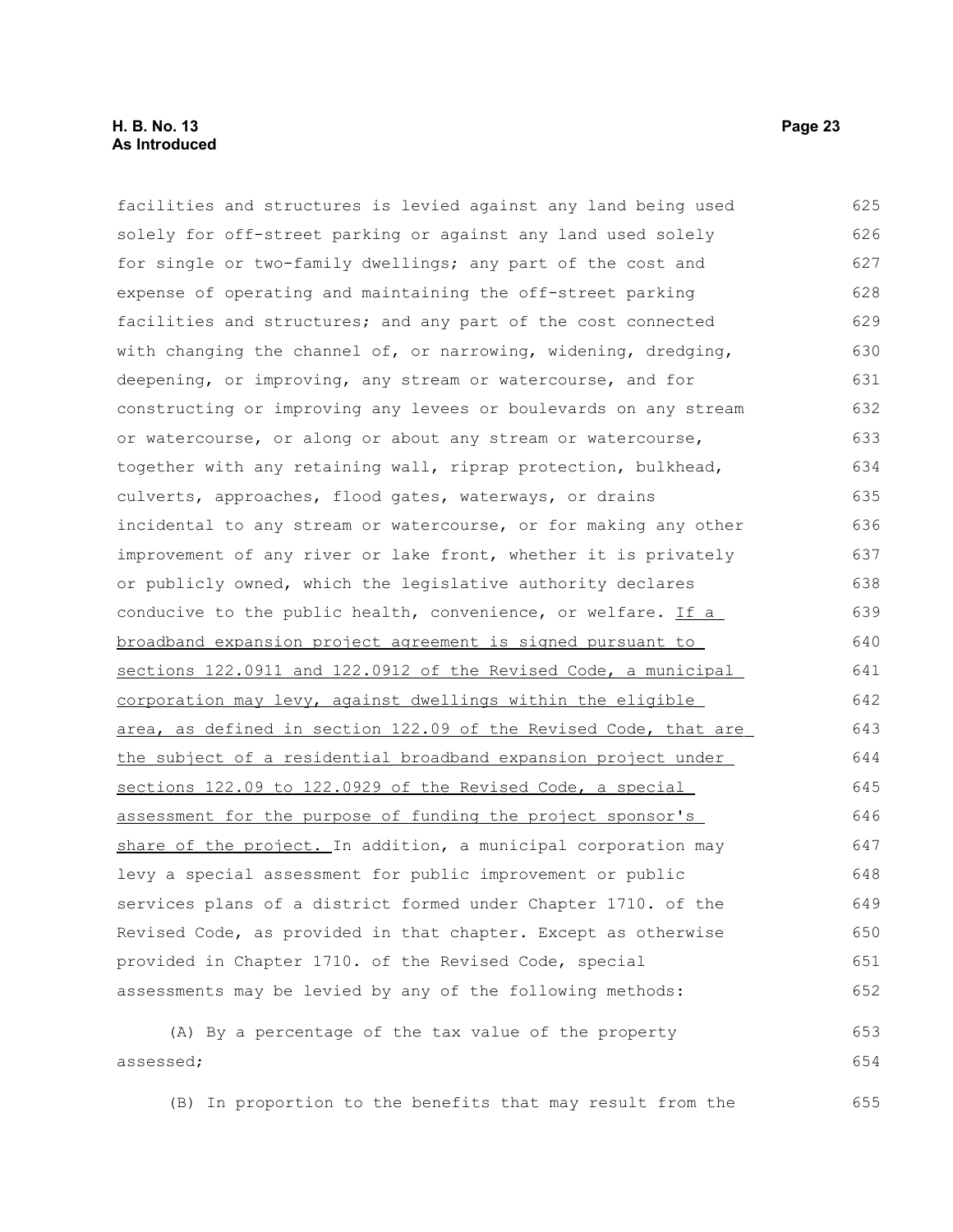| improvement;                                                   |             |     | 656 |
|----------------------------------------------------------------|-------------|-----|-----|
| (C) By the front foot of the property bounding and             |             |     | 657 |
| abutting upon the improvement.                                 |             |     | 658 |
| Section 2. That existing sections 133.13 and 727.01 are        |             |     | 659 |
| hereby repealed.                                               |             |     | 660 |
| Section 3. All items in this section are hereby                |             |     | 661 |
| appropriated as designated out of any moneys in the state      |             |     | 662 |
| treasury to the credit of the designated fund. For all         |             |     | 663 |
| appropriations made in this act, those in the first column are |             |     | 664 |
| for fiscal year 2020 and those in the second column are for    |             |     | 665 |
| fiscal year 2021. The appropriations made in this act are in   |             |     | 666 |
| addition to any other appropriations made for the FY 2020-FY   |             |     | 667 |
| 2021 biennium.                                                 |             |     | 668 |
| DEV DEVELOPMENT SERVICES AGENCY                                |             |     | 669 |
| Dedicated Purpose Fund Group                                   |             |     | 670 |
| 5GT0<br>195550 Broadband Development                           |             |     | 671 |
| Grants                                                         | \$2,000,000 | \$0 | 672 |
| TOTAL DPF Dedicated Purpose Fund Group                         | \$2,000,000 | \$0 | 673 |
| TOTAL ALL BUDGET FUND GROUPS                                   | \$2,000,000 | \$0 | 674 |
| BROADBAND DEVELOPMENT GRANTS                                   |             |     | 675 |
| The foregoing appropriation item 195550, Broadband             |             |     | 676 |
| Development Grants, shall be used to provide state matching    |             |     | 677 |
| funds for the residential broadband expansion program          |             |     | 678 |
| established in section 122.091 of the Revised Code.            |             |     | 679 |
| On July 1, 2019, or as soon as possible thereafter, the        |             |     | 680 |
| Director of Budget and Management, in consultation with the    |             |     | 681 |

Director of Development Services, shall identify within the  $\mathbf{1}$ 682